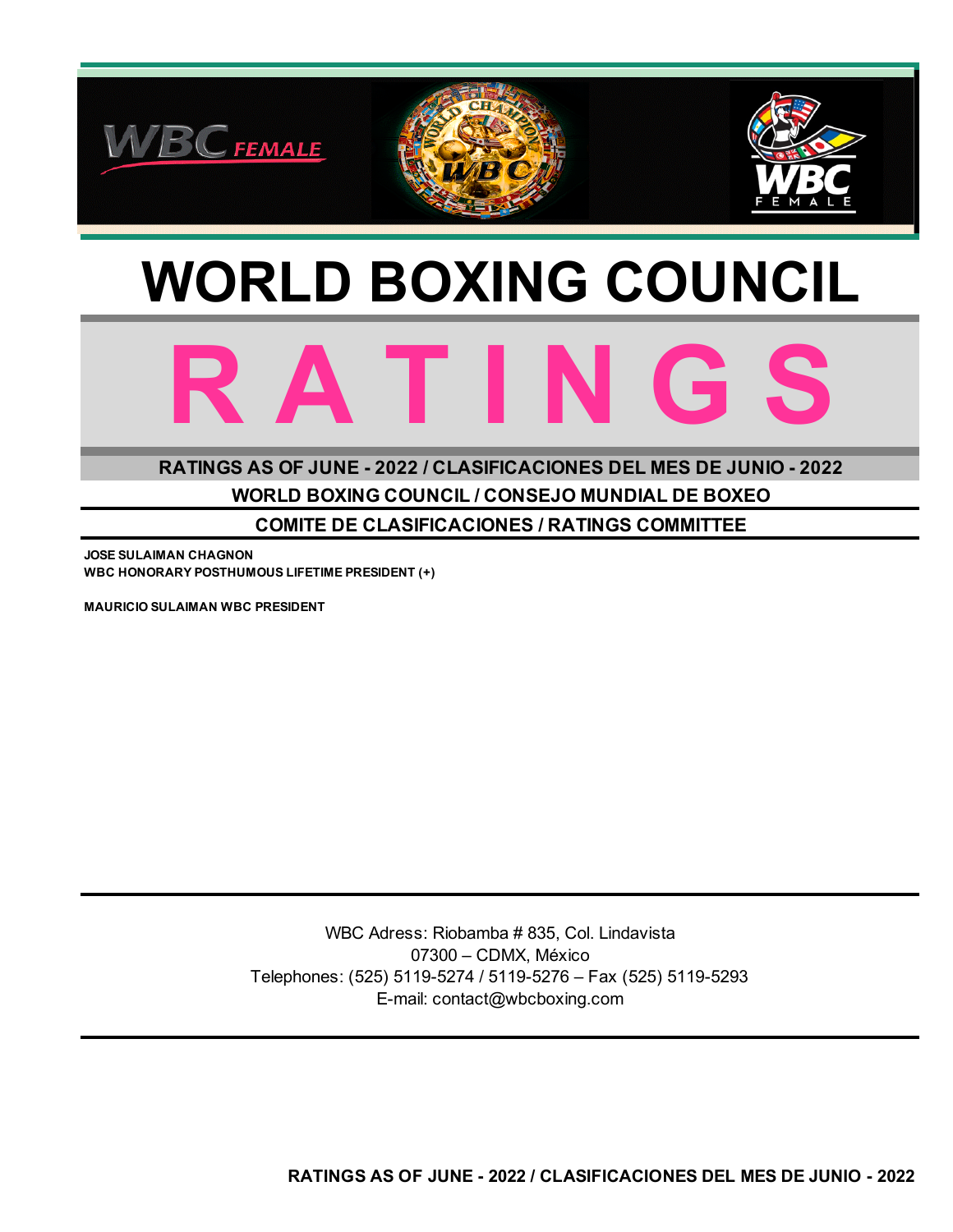# **HEAVYWEIGHT (168.1 + # / 76.21 + kg)**



|                  |                                                      | $F$ $K$ $M$ $A$ $L$ $R$<br>Since 1961        |
|------------------|------------------------------------------------------|----------------------------------------------|
|                  |                                                      |                                              |
|                  | Champion: HANNA GABRIEL (Costa Rica)                 |                                              |
|                  | Silver: DANIELLE PERKINS (USA)                       |                                              |
|                  |                                                      |                                              |
|                  | International: VACANT                                |                                              |
|                  |                                                      |                                              |
|                  | WBA Champion:                                        |                                              |
|                  |                                                      |                                              |
|                  | <b>IBF Champion:</b>                                 |                                              |
|                  | <b>WBO Champion:</b>                                 |                                              |
|                  |                                                      |                                              |
|                  |                                                      |                                              |
|                  |                                                      |                                              |
|                  |                                                      |                                              |
|                  |                                                      |                                              |
|                  |                                                      |                                              |
|                  |                                                      |                                              |
|                  |                                                      |                                              |
|                  |                                                      |                                              |
|                  |                                                      |                                              |
|                  |                                                      |                                              |
|                  |                                                      |                                              |
|                  | Contenders:                                          |                                              |
|                  | 1 DANIELLE PERKINS (USA) WBC SILVER                  | Note: all boxers rated within the top 15 are |
| $\overline{2}$   | *OXANDIA CASTILLO (Dom. Rep.)<br>*LAURA RAMSEY (USA) | required to register with the WBC Clean      |
| 3                |                                                      | Boxing Program at: www.wbcboxing.com         |
| $\overline{4}$   | *GEOVANA PERES (NEW ZEALAND)                         |                                              |
|                  |                                                      |                                              |
| $\overline{5}$   | *LORISSA RIVAS (USA)                                 |                                              |
| $\boldsymbol{6}$ |                                                      |                                              |
| $\overline{7}$   |                                                      |                                              |
| $\boldsymbol{8}$ |                                                      |                                              |
| $\overline{9}$   |                                                      |                                              |
| 10               |                                                      |                                              |
|                  |                                                      |                                              |
| 11               |                                                      |                                              |
| 12               |                                                      |                                              |
| 13               |                                                      |                                              |
| 14               |                                                      |                                              |
| 15               |                                                      |                                              |
|                  |                                                      |                                              |
|                  |                                                      |                                              |
| 16               |                                                      |                                              |
| 17               |                                                      |                                              |
| 18               |                                                      |                                              |
| 19               |                                                      |                                              |
| 20               |                                                      |                                              |
|                  |                                                      |                                              |
| 21               |                                                      |                                              |
| 22               |                                                      |                                              |
| 23               |                                                      |                                              |
| $24\,$           |                                                      |                                              |
| 25               |                                                      |                                              |
| $26\,$           |                                                      | <b>NA = NOT AVAILABLE</b>                    |
| $27\,$           |                                                      |                                              |
|                  |                                                      |                                              |
| 28               |                                                      |                                              |
| 29               |                                                      |                                              |
| 30               |                                                      |                                              |
| 31               |                                                      |                                              |
| $32\,$           |                                                      |                                              |
|                  |                                                      |                                              |
| $33\,$           |                                                      |                                              |
| 34               |                                                      |                                              |
| $35\,$           |                                                      |                                              |
| $36\,$           |                                                      |                                              |
| 37               |                                                      |                                              |
| $38\,$           |                                                      |                                              |
|                  |                                                      |                                              |
| $39\,$           |                                                      |                                              |
| 40               |                                                      |                                              |
|                  | <b>DOVINIC COUNTCH</b>                               |                                              |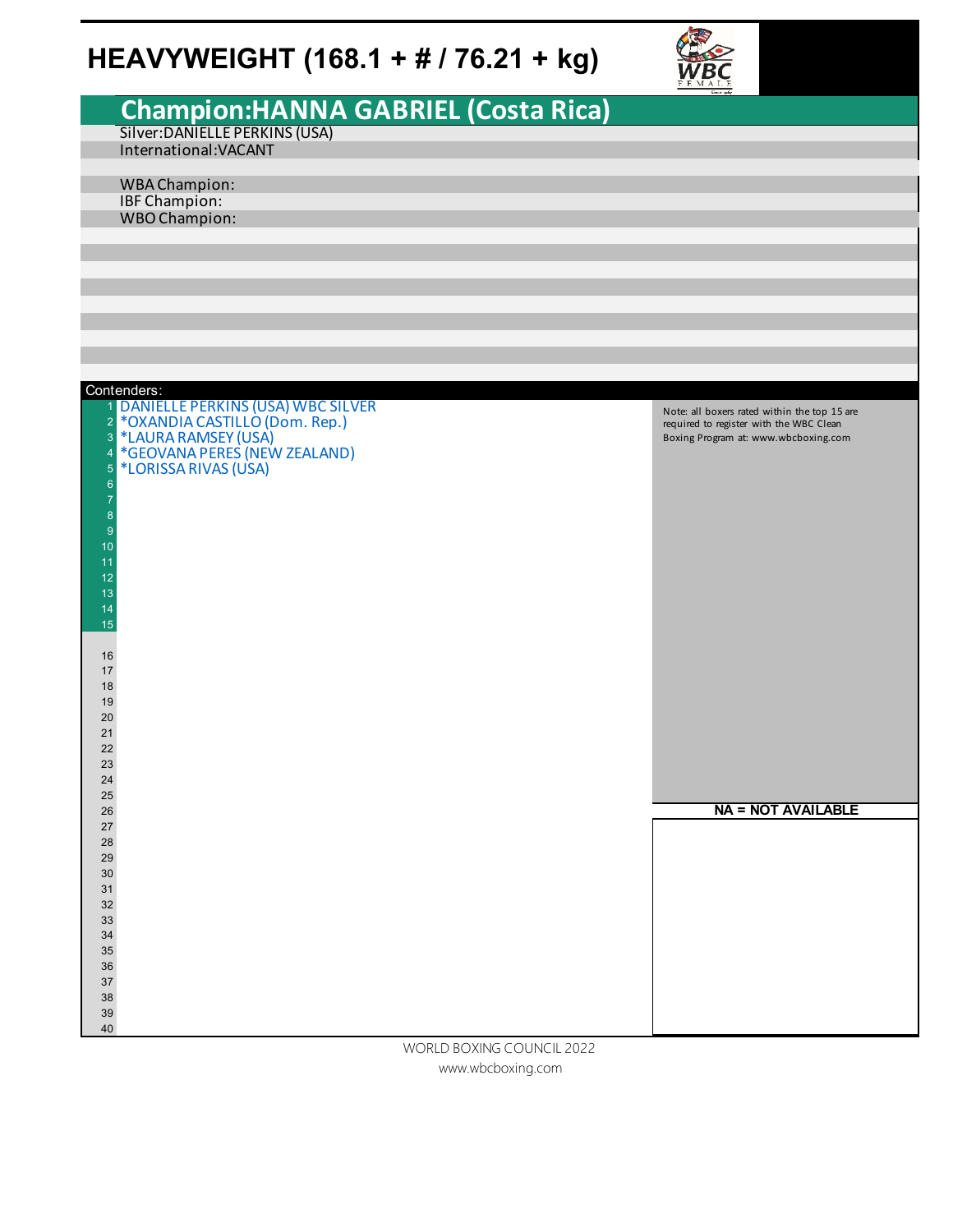### **SUPER MIDDLEWEIGHT (168 # / 76.20 kg)**



### **Champion:FRANCHON CREWS (USA)** Silver:SHADASHIA GREEN (USA)

International:VACANT

WBA Champion:ELIN CEDERROOS (SWEDEN) IBF Champion:ELIN CEDERROOS (SWEDEN) WBO Champion:FRANCHON CREWS (USA)

| Contenders:<br>1 SHADASHIA GREEN (USA) WBC SILVER<br>Note: all boxers rated within the top 15 are<br><sup>2</sup> *CHRISTINA HAMMER (Germany)<br>3 ELIN CEDERROOS (SWEDEN) IBF/WBA<br>required to register with the WBC Clean<br>Boxing Program at: www.wbcboxing.com<br>4 ALICIA NAPOLEON (USA)<br>5 ANGELICA LOPEZ FLORES (MEXICO)<br>6 FEMKE HERMANS (BELGIUM)<br>7<br>$\bf 8$<br>$\overline{9}$<br>10<br>11<br>12<br>13<br>14<br>15<br>16<br>17<br>18<br>19<br>20<br>21<br>22<br>23<br>24<br>25<br><b>NA = NOT AVAILABLE</b><br>26<br>27<br>28<br>29 |
|----------------------------------------------------------------------------------------------------------------------------------------------------------------------------------------------------------------------------------------------------------------------------------------------------------------------------------------------------------------------------------------------------------------------------------------------------------------------------------------------------------------------------------------------------------|
|                                                                                                                                                                                                                                                                                                                                                                                                                                                                                                                                                          |
|                                                                                                                                                                                                                                                                                                                                                                                                                                                                                                                                                          |
|                                                                                                                                                                                                                                                                                                                                                                                                                                                                                                                                                          |
|                                                                                                                                                                                                                                                                                                                                                                                                                                                                                                                                                          |
|                                                                                                                                                                                                                                                                                                                                                                                                                                                                                                                                                          |
|                                                                                                                                                                                                                                                                                                                                                                                                                                                                                                                                                          |
|                                                                                                                                                                                                                                                                                                                                                                                                                                                                                                                                                          |
|                                                                                                                                                                                                                                                                                                                                                                                                                                                                                                                                                          |
|                                                                                                                                                                                                                                                                                                                                                                                                                                                                                                                                                          |
|                                                                                                                                                                                                                                                                                                                                                                                                                                                                                                                                                          |
|                                                                                                                                                                                                                                                                                                                                                                                                                                                                                                                                                          |
|                                                                                                                                                                                                                                                                                                                                                                                                                                                                                                                                                          |
|                                                                                                                                                                                                                                                                                                                                                                                                                                                                                                                                                          |
| 30                                                                                                                                                                                                                                                                                                                                                                                                                                                                                                                                                       |
| 31                                                                                                                                                                                                                                                                                                                                                                                                                                                                                                                                                       |
| 32                                                                                                                                                                                                                                                                                                                                                                                                                                                                                                                                                       |
| 33<br>34                                                                                                                                                                                                                                                                                                                                                                                                                                                                                                                                                 |
| 35                                                                                                                                                                                                                                                                                                                                                                                                                                                                                                                                                       |
| 36                                                                                                                                                                                                                                                                                                                                                                                                                                                                                                                                                       |
| 37                                                                                                                                                                                                                                                                                                                                                                                                                                                                                                                                                       |
| 38                                                                                                                                                                                                                                                                                                                                                                                                                                                                                                                                                       |
| 39                                                                                                                                                                                                                                                                                                                                                                                                                                                                                                                                                       |
| 40<br>WORLD BOXING COUNCIL 2022                                                                                                                                                                                                                                                                                                                                                                                                                                                                                                                          |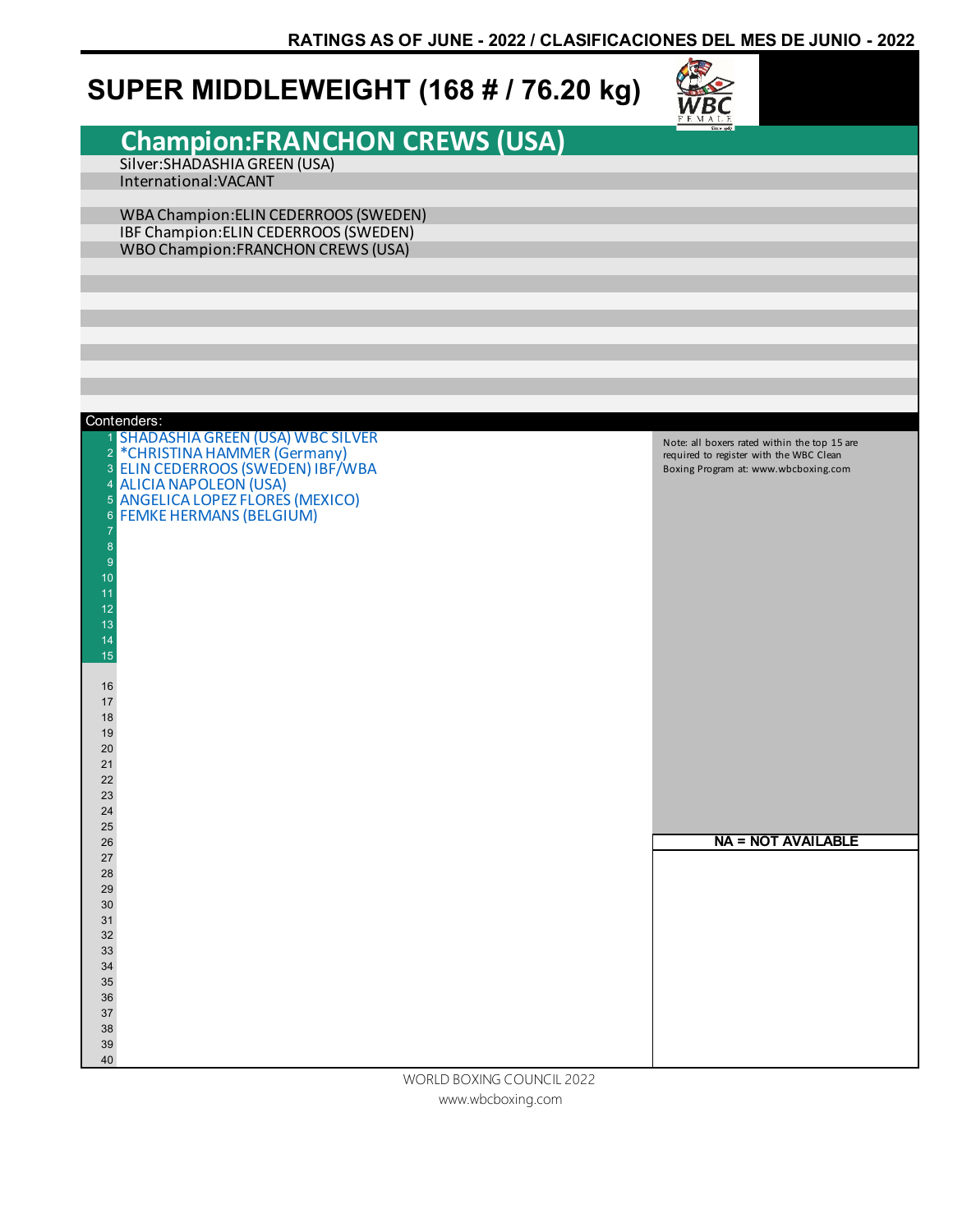### **MIDDLEWEIGHT (160# / 72.575 kg)**



# **Champion:CLARESSA SHIELDS (USA)**

Silver:VACANT International:VACANT

WBA Champion:CLARESSA SHIELDS (USA) IBF Champion:CLARESSA SHIELDS (USA) WBO Champion:SAVANNAH MARSHALL (UK)

| Contenders:                                                                                                                                                                                                                                                                                           |                                                                                                                                 |
|-------------------------------------------------------------------------------------------------------------------------------------------------------------------------------------------------------------------------------------------------------------------------------------------------------|---------------------------------------------------------------------------------------------------------------------------------|
| *SAVANNAH MARSHALL (UK) WBO<br>*TORI NELSON (USA)<br>2 <sup>2</sup><br>3<br>10LITA MUZEYA (ZAMBIA)<br>1 *EDITH AGU OGOKE (NIGERIA)<br>5 CHRIS NAMUS (Uruguay)<br>6 EMA KOZIN (SLOVENIA)<br>8<br>9<br>10<br>11<br>12<br>13<br>14<br>15<br>16<br>$17$<br>18<br>$19$<br>$20\,$<br>$21$<br>22<br>23<br>24 | Note: all boxers rated within the top 15 are<br>required to register with the WBC Clean<br>Boxing Program at: www.wbcboxing.com |
| $25\,$<br>26                                                                                                                                                                                                                                                                                          | <b>NA = NOT AVAILABLE</b>                                                                                                       |
| 27                                                                                                                                                                                                                                                                                                    |                                                                                                                                 |
| 28                                                                                                                                                                                                                                                                                                    |                                                                                                                                 |
| 29                                                                                                                                                                                                                                                                                                    |                                                                                                                                 |
| $30\,$<br>31                                                                                                                                                                                                                                                                                          |                                                                                                                                 |
| 32                                                                                                                                                                                                                                                                                                    |                                                                                                                                 |
| 33                                                                                                                                                                                                                                                                                                    |                                                                                                                                 |
| 34<br>35                                                                                                                                                                                                                                                                                              |                                                                                                                                 |
| 36                                                                                                                                                                                                                                                                                                    |                                                                                                                                 |
| $37\,$                                                                                                                                                                                                                                                                                                |                                                                                                                                 |
| 38                                                                                                                                                                                                                                                                                                    |                                                                                                                                 |
| 39                                                                                                                                                                                                                                                                                                    |                                                                                                                                 |
| 40                                                                                                                                                                                                                                                                                                    |                                                                                                                                 |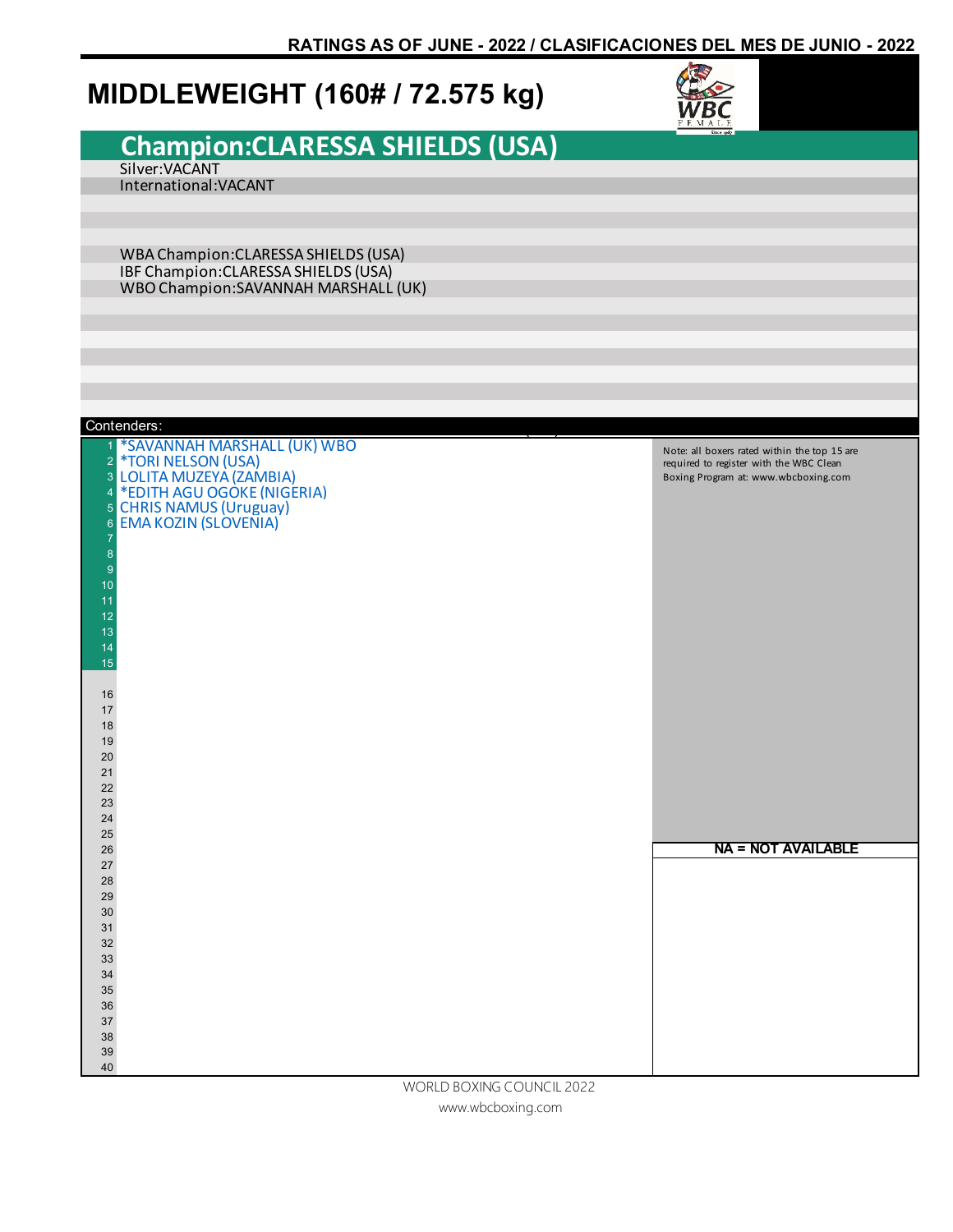### **SUPER WELTERWEIGHT (154#/69.8 kg)**



# **Champion: PATRICIA BERGHULT (SWEDEN)**

Silver:VACANT International:VACANT

WBA Champion:HANNAH RANKIN (SCOTLAND) IBF Champion:MARIE EVE DICAIRE (CANADA) WBO Champion:CLARESSA SHIELDS (USA)

|                | Contenders:                         |                                              |
|----------------|-------------------------------------|----------------------------------------------|
| 1.             | <b>HANNAH RANKIN (SCOTLAND) WBA</b> | Note: all boxers rated within the top 15 are |
| $\overline{2}$ | *RAQUEL MILLER (USA)                | required to register with the WBC Clean      |
| 3              | *CHEVELLE HALLBACK (USA)            | Boxing Program at: www.wbcboxing.com         |
| 4 <sup>1</sup> | <b>NONI TENGE (S. AFRICA)</b>       |                                              |
| 5 <sup>1</sup> | *OLIVIA BELKACEM (SWITZERLAND)      |                                              |
|                | 6 MARIE EVE DICAIRE (CANADA) IBF    |                                              |
|                | 7 MIKAELA LAUREN (SWEDEN)           |                                              |
|                | 8 LOGAN HOLLER (USA)                |                                              |
| 9              | <b>MARICELA CORNEJO (USA)</b>       |                                              |
| 10             |                                     |                                              |
| 11<br>12       |                                     |                                              |
| 13             |                                     |                                              |
| 14             |                                     |                                              |
| 15             |                                     |                                              |
|                |                                     |                                              |
| 16             |                                     |                                              |
| 17             |                                     |                                              |
| 18             |                                     |                                              |
| 19             |                                     |                                              |
| 20             |                                     |                                              |
| 21             |                                     |                                              |
| 22             |                                     |                                              |
| 23             |                                     |                                              |
| 24             |                                     |                                              |
| 25             |                                     |                                              |
| 26             |                                     | <b>NA = NOT AVAILABLE</b>                    |
| 27<br>28       |                                     |                                              |
| 29             |                                     |                                              |
| 30             |                                     |                                              |
| 31             |                                     |                                              |
| 32             |                                     |                                              |
| 33             |                                     |                                              |
| 34             |                                     |                                              |
| 35             |                                     |                                              |
| 36             |                                     |                                              |
| 37             |                                     |                                              |
| 38             |                                     |                                              |
| 39             |                                     |                                              |
| 40             |                                     |                                              |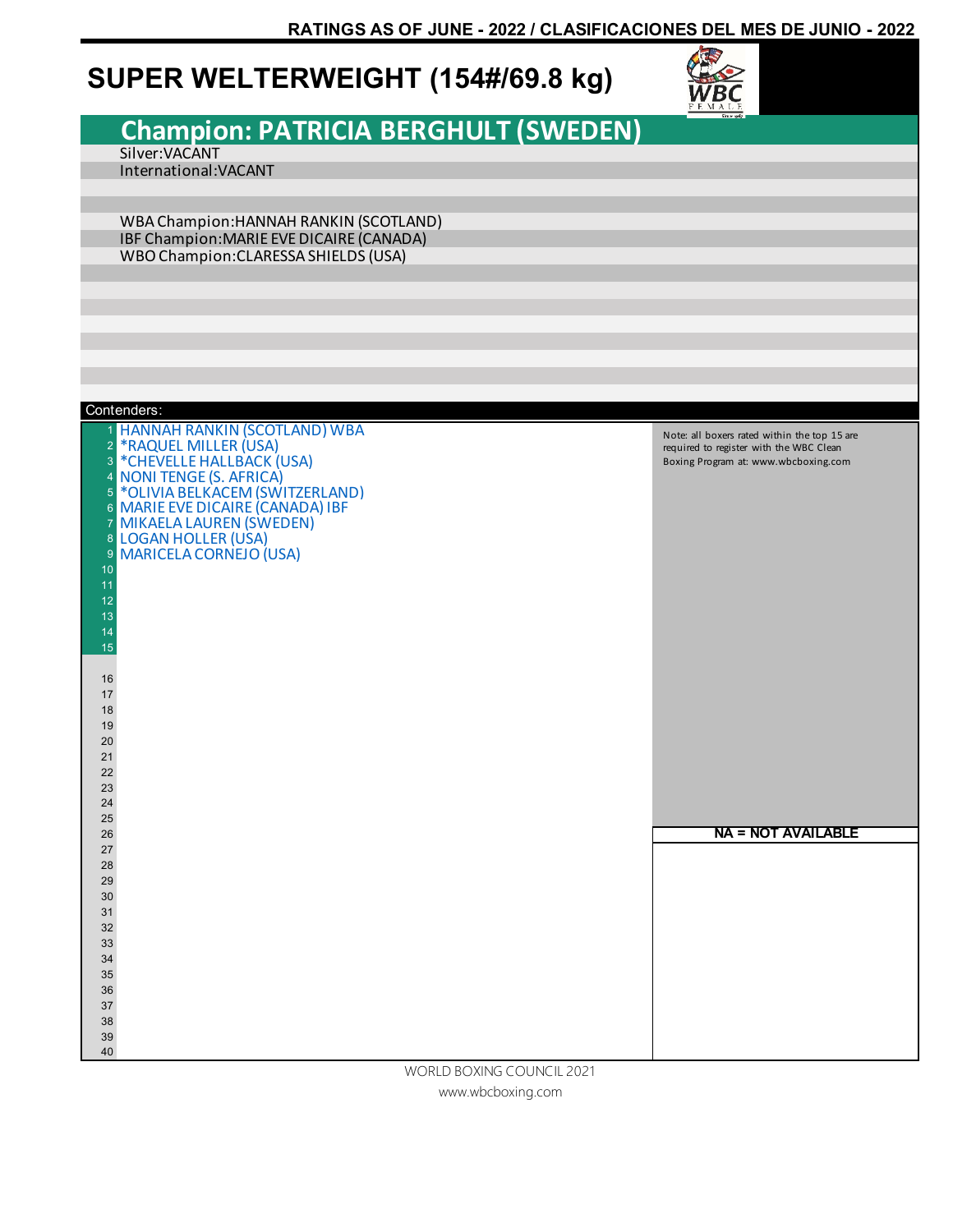### **WELTERWEIGHT (147# / 66.678 kg)**



# **Champion: JESSICA McCASKILL (USA)**

Silver:VACANT International:VACANT

WBA Champion:JESSICA McCASKILL (USA) IBF Champion:JESSICA McCASKILL (USA) WBO Champion:JESSICA McCASKILL (USA)

| Contenders:                                                                                                                                                                                                                                                                                                                                                                                                                                                                      |                                                                                                                                 |
|----------------------------------------------------------------------------------------------------------------------------------------------------------------------------------------------------------------------------------------------------------------------------------------------------------------------------------------------------------------------------------------------------------------------------------------------------------------------------------|---------------------------------------------------------------------------------------------------------------------------------|
| <b>ALMA IBARRA (MEXICO)</b><br>1<br>2 LAYLA MCCARTER (USA)<br>3 IVANA HABAZIN (CROATIA)<br>4 *KINGA MAGYAR (HUNGARY) FRANCOPHONE<br>5 MARY SPENCER (CANADA)<br><b>CECILIA BRAEKHUS (NORWAY)</b><br>$\boldsymbol{6}$<br>*OSHIN DERIEUW (BELGIUM) EBU<br>$\overline{7}$<br>*VERENA KAISER (GERMANY)<br>$\bf 8$<br>*ALEKSANDRA LOPES (USA)<br>9<br>10 KATELYNN PHELAN (IRELAND) WBC YOUTH<br>11<br>12<br>13<br>14<br>15<br>16<br>17<br>18<br>19<br>20<br>21<br>22<br>23<br>24<br>25 | Note: all boxers rated within the top 15 are<br>required to register with the WBC Clean<br>Boxing Program at: www.wbcboxing.com |
| 26                                                                                                                                                                                                                                                                                                                                                                                                                                                                               | <b>NA = NOT AVAILABLE</b>                                                                                                       |
| 27                                                                                                                                                                                                                                                                                                                                                                                                                                                                               |                                                                                                                                 |
| 28                                                                                                                                                                                                                                                                                                                                                                                                                                                                               |                                                                                                                                 |
| 29                                                                                                                                                                                                                                                                                                                                                                                                                                                                               |                                                                                                                                 |
| 30<br>31                                                                                                                                                                                                                                                                                                                                                                                                                                                                         |                                                                                                                                 |
| 32                                                                                                                                                                                                                                                                                                                                                                                                                                                                               |                                                                                                                                 |
| 33                                                                                                                                                                                                                                                                                                                                                                                                                                                                               |                                                                                                                                 |
| 34                                                                                                                                                                                                                                                                                                                                                                                                                                                                               |                                                                                                                                 |
| 35                                                                                                                                                                                                                                                                                                                                                                                                                                                                               |                                                                                                                                 |
| 36                                                                                                                                                                                                                                                                                                                                                                                                                                                                               |                                                                                                                                 |
| 37                                                                                                                                                                                                                                                                                                                                                                                                                                                                               |                                                                                                                                 |
| 38                                                                                                                                                                                                                                                                                                                                                                                                                                                                               |                                                                                                                                 |
| 39<br>40                                                                                                                                                                                                                                                                                                                                                                                                                                                                         |                                                                                                                                 |
| MODI D ROVING COLINGIL 2022                                                                                                                                                                                                                                                                                                                                                                                                                                                      |                                                                                                                                 |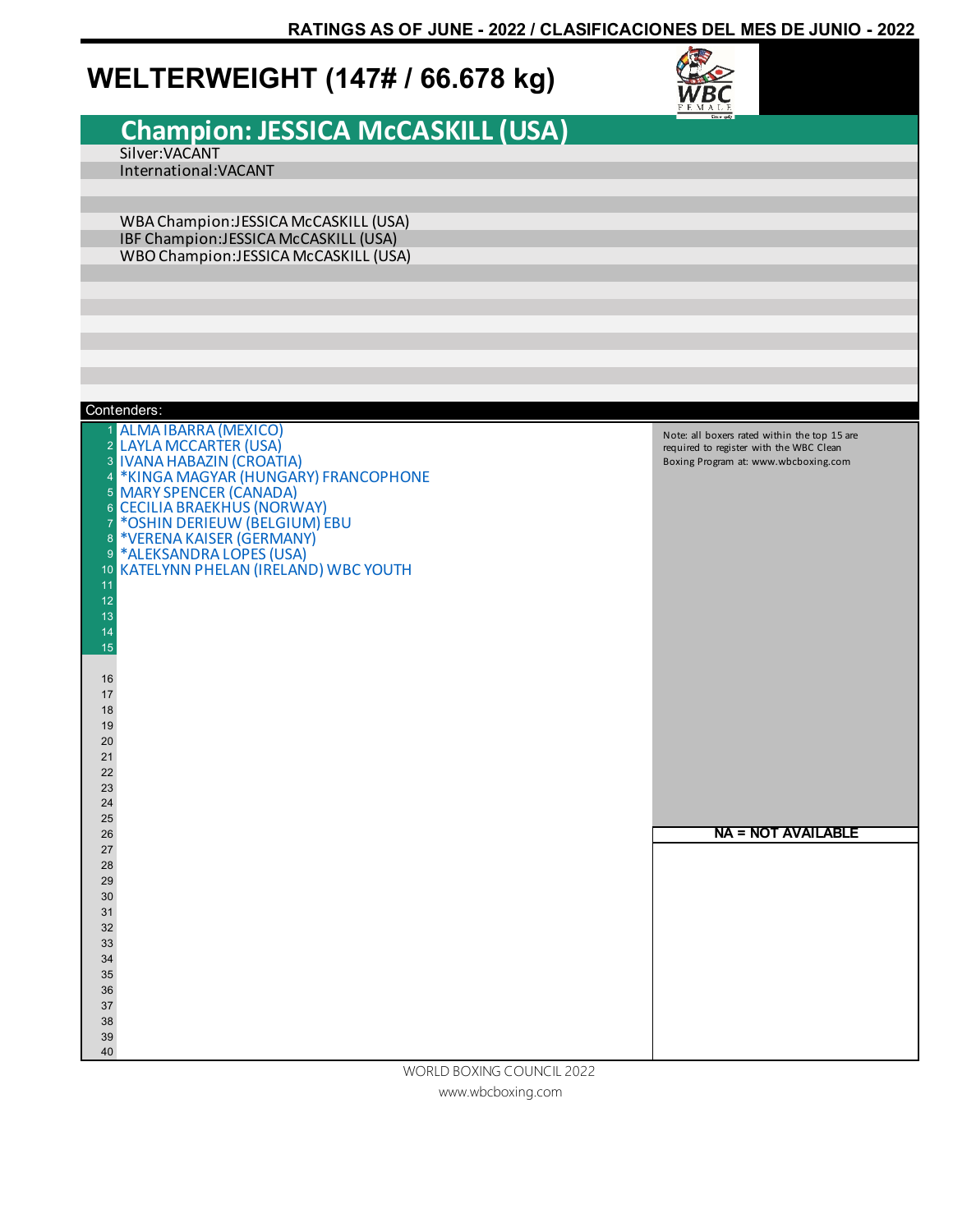### **SUPER LIGHTWEIGHT (140# / 63.5 kg)**



#### **Champion: CHANTELLE CAMERON (UK)** Silver:VACANT International:VACANT WBA Champion:KALI REIS (USA) IBF Champion:CHANTELLE CAMERON (UK) WBO Champion:KALI REIS (USA) **EWA PIATKOWSKA (POLAND)** 2 KALI REIS (USA) WBA/WBO<br>3 \*IUDY WAGUTHII (KENYA) \*JUDY WAGUTHII (KENYA) 4 CHRISTINA LINARDATOU (GREECE)<br>5 \*MARY MCGEE (USA) \*MARY MCGEE (USA) VICTORIA NOELIA BUSTOS (Argentina) ANA LAURA ESTECHE (Argentina) ADRIANA DOS SANTOS ARAUJO (BRAZIL) ANAHI ESTHER SANCHEZ (Argentina) MELISSA HERNANDEZ (USA) KANDI WYATT (CANADA) 12 SILVIA BORTOT (ITALY) EBU<br>13 \*CHERRELLE BROWN (UK) I \*CHERRELLE BROWN (UK) INTL SAULE TOLEGAN (THAILAND) WBC ABCO Contenders: WBO CHAMPION: Saul Alvarez (Mexico) **NA = NOT AVAILABLE** Note: all boxers rated within the top 15 are required to register with the WBC Clean Boxing Program at: www.wbcboxing.com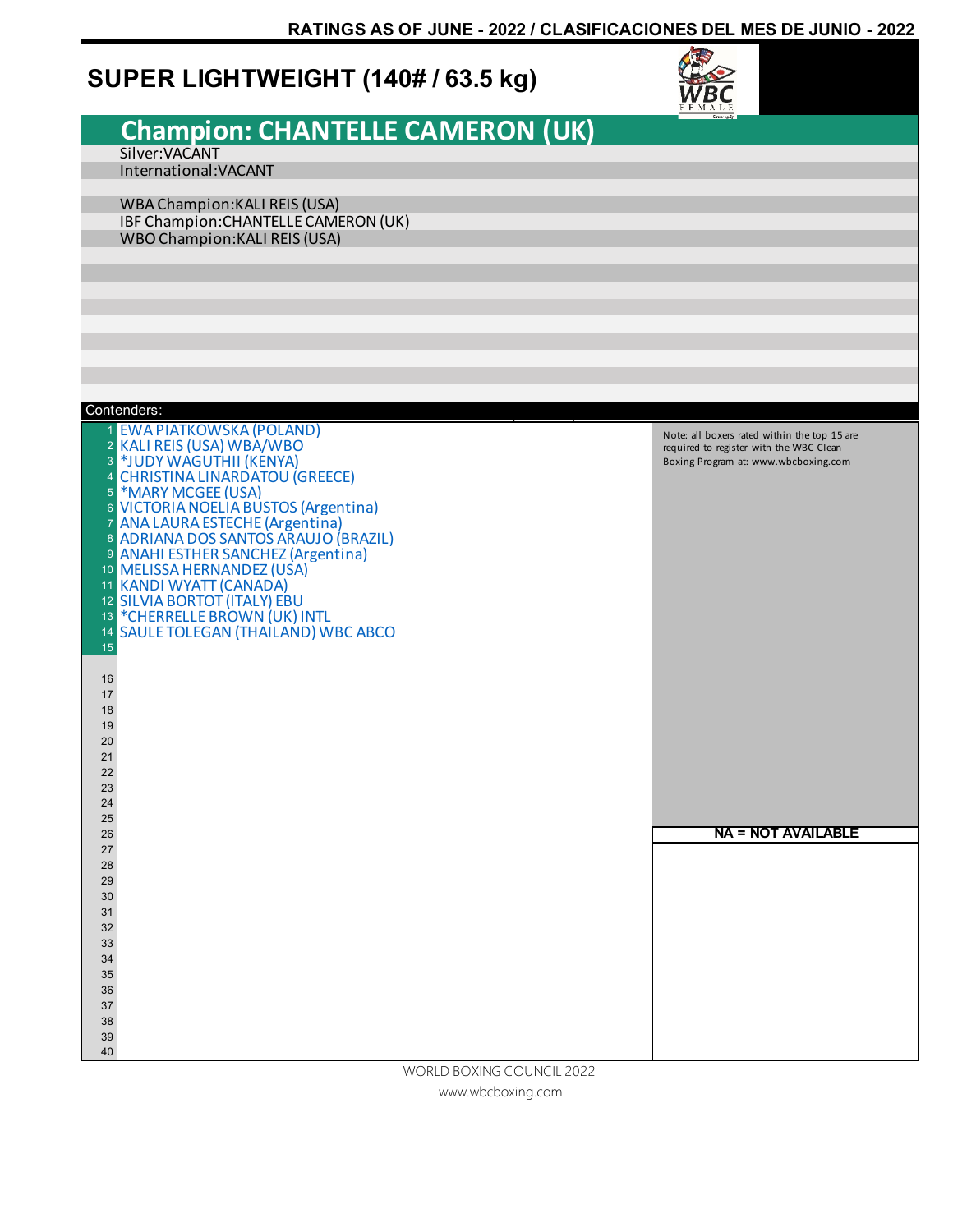### **LIGHTWEIGHT (135# / 61.235 kg)**



# **Champion: KATIE TAYLOR (IRELAND)**

Silver:VACANT International:VACANT

WBA Champion:KATIE TAYLOR (IRELAND) IBF Champion:KATIE TAYLOR (IRELAND) WBO Champion:KATIE TAYLOR (IRELAND)

| Contenders:                                                                                                                                                                                                                                                                                                                                                                                         |                                                                                                                                 |
|-----------------------------------------------------------------------------------------------------------------------------------------------------------------------------------------------------------------------------------------------------------------------------------------------------------------------------------------------------------------------------------------------------|---------------------------------------------------------------------------------------------------------------------------------|
| 1 AMANDA SERRANO (USA)<br>2 TERRI HARPER (UK)<br>3 *ESTELLE MOSSELY (FRANCE)<br>4 *NATASHA JONAS (UK)<br>5 SOFYA OCHIGAVA (RUSSIA)<br>6 *NICOLE WESNER (Germany)<br>7 *ROSE VOLANTE (Brazil)<br>8 MAGALI RODRIGUEZ (MEXICO)<br>9 *SELINA BARRIOS (USA)<br>10 EMMA GONGORA (FRANCE) WBC FRANCOPHONE<br>11 JESSICA CAMARA (CANADA)<br>12 THERESE YUMBA (D.R. CONGO) ABU<br>13 ANISHA BASHEEL (MALAWI) | Note: all boxers rated within the top 15 are<br>required to register with the WBC Clean<br>Boxing Program at: www.wbcboxing.com |
| 14 MARIAM GUTIERREZ (SPAIN)                                                                                                                                                                                                                                                                                                                                                                         |                                                                                                                                 |
| 15 MYRIAM DELALL (France)                                                                                                                                                                                                                                                                                                                                                                           |                                                                                                                                 |
| 16<br>17<br>18<br>19<br>20<br>21<br>22<br>23<br>24<br>25                                                                                                                                                                                                                                                                                                                                            |                                                                                                                                 |
| 26                                                                                                                                                                                                                                                                                                                                                                                                  | <b>NA = NOT AVAILABLE</b>                                                                                                       |
| 27                                                                                                                                                                                                                                                                                                                                                                                                  |                                                                                                                                 |
| 28                                                                                                                                                                                                                                                                                                                                                                                                  |                                                                                                                                 |
| 29                                                                                                                                                                                                                                                                                                                                                                                                  |                                                                                                                                 |
| 30                                                                                                                                                                                                                                                                                                                                                                                                  |                                                                                                                                 |
| 31                                                                                                                                                                                                                                                                                                                                                                                                  |                                                                                                                                 |
| 32                                                                                                                                                                                                                                                                                                                                                                                                  |                                                                                                                                 |
| 33                                                                                                                                                                                                                                                                                                                                                                                                  |                                                                                                                                 |
| 34                                                                                                                                                                                                                                                                                                                                                                                                  |                                                                                                                                 |
| 35<br>36                                                                                                                                                                                                                                                                                                                                                                                            |                                                                                                                                 |
| 37                                                                                                                                                                                                                                                                                                                                                                                                  |                                                                                                                                 |
| 38                                                                                                                                                                                                                                                                                                                                                                                                  |                                                                                                                                 |
| 39                                                                                                                                                                                                                                                                                                                                                                                                  |                                                                                                                                 |
| 40                                                                                                                                                                                                                                                                                                                                                                                                  |                                                                                                                                 |
| MORLD ROVING COLINGIL 2022                                                                                                                                                                                                                                                                                                                                                                          |                                                                                                                                 |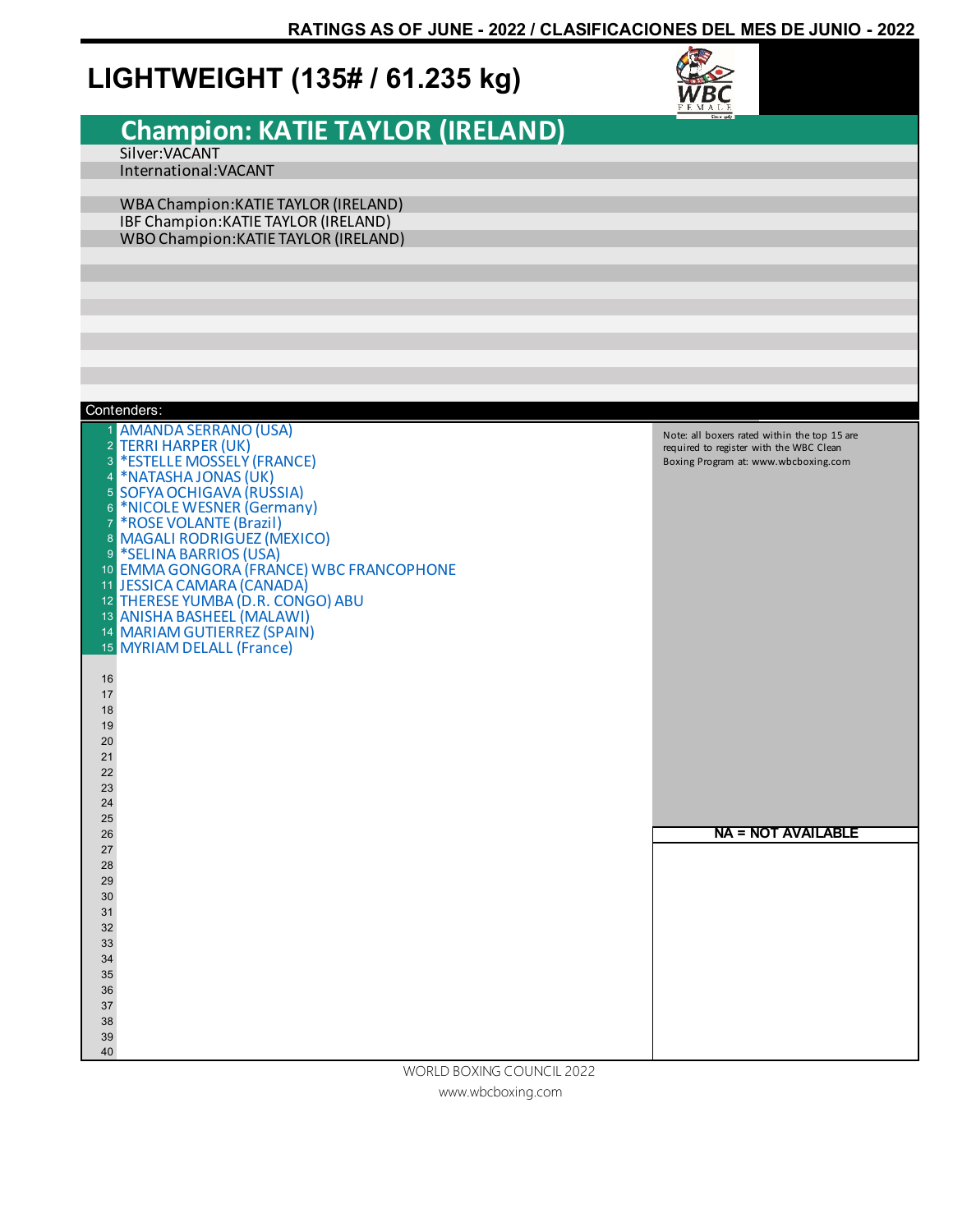### **SUPER FEATHERWEIGHT (130# / 58.967 kg)**



#### **Champion:ALYCIA BAUMGARDNER (USA)**  Silver:\*DELFINE PERSOON (BELGIUM) International:BO MI RE SHIN (S. KOREA) WBA Champion:HYUN-MI CHOI (SOUTH KOREA) IBF Champion:\*MIKAELA MAYER (USA) WBO Champion:\*MIKAELA MAYER (USA) \*MIKAELA MAYER (USA) WBO & IBF \*DELFINE PERSOON (BELGIUM) WBC SILVER BO MI RE SHIN (S. KOREA) WBC INTL 4 KALLIA KOUROUNI (GREECE)<br>5 KATHARINA THANDERZ (NOR KATHARINA THANDERZ (NORWAY) ELHEM MEKHALED (FRANCE) RONICA JEFFREY (USA) \*HYUN-MI CHOI (South Korea) WBA \*MAIVA HAMADOUCHE (FRANCE) DANILA RAMOS (BRAZIL) MELISSA ST. VIL (USA) TIARA BROWN (USA) EWA BRODNICKA (Poland) YESICA PATRICIA MARCOS (Argentina) Contenders: **NA = NOT AVAILABLE** Note: all boxers rated within the top 15 are required to register with the WBC Clean Boxing Program at: www.wbcboxing.com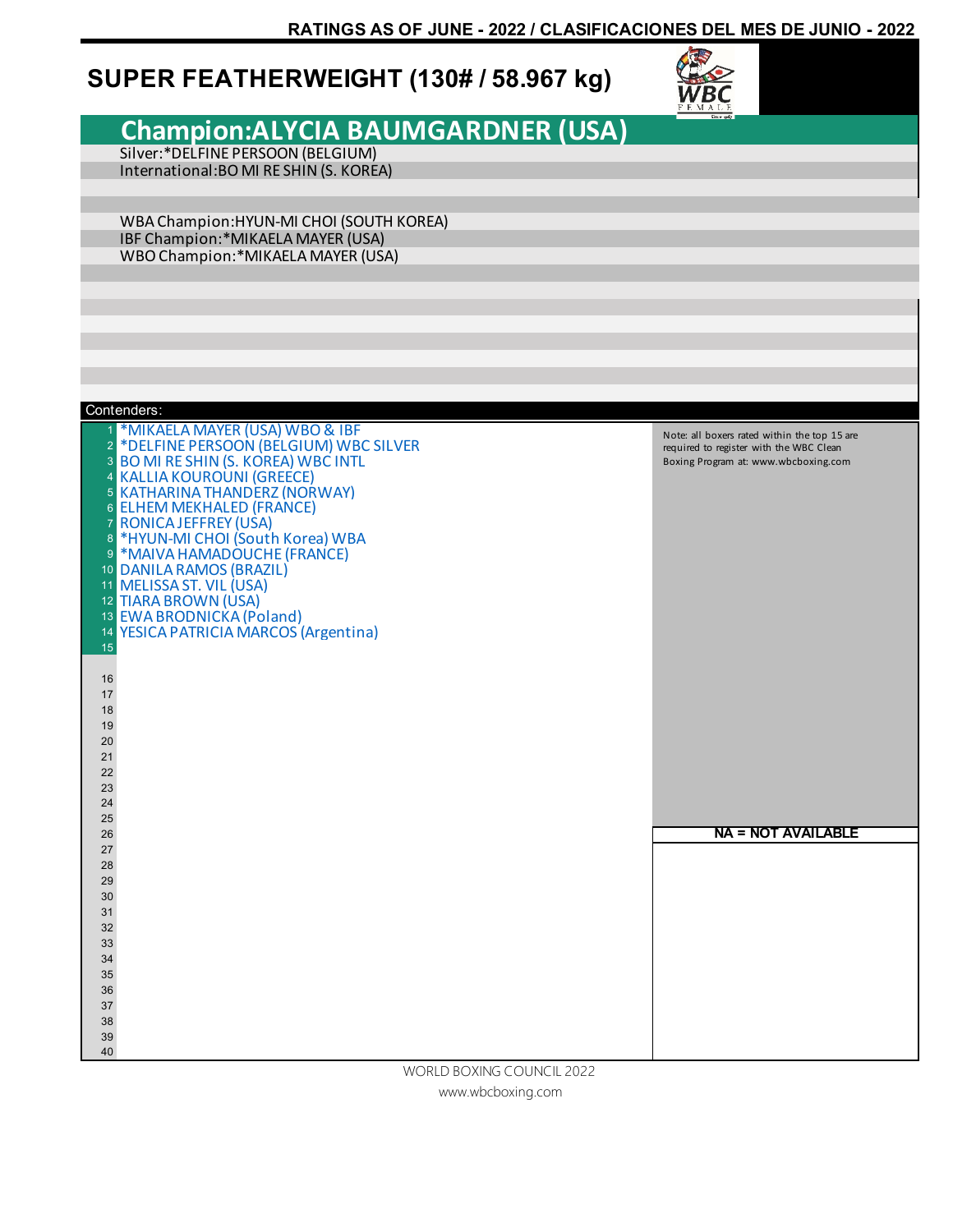### **FEATHERWEIGHT (126# / 57.153 kg)**



**Emeritus Champion:JELENA MRDJENOVICH (Canada)**

Champion:AMANDA SERRANO (USA) Interim-Champion:SABRINA PEREZ (ARGENTINA) Silver:VACANT International:VACANT

WBA Champion:ERIKA CRUZ HERNANDEZ (MEXICO) WBA IBF Champion:SARAH MAHFOUD (DENMARK) WBO Champion:KAREN CARBAJAL (ARGENTINA)

|                | Contenders:                                                    |                                              |
|----------------|----------------------------------------------------------------|----------------------------------------------|
|                | *NINA MEINKE (Germany) EBU                                     | Note: all boxers rated within the top 15 are |
| $\overline{2}$ | <b>ERIKA CRUZ HERNANDEZ (MEXICO) WBA</b>                       | required to register with the WBC Clean      |
| 3              | *SHELLY VINCENT (USA)                                          | Boxing Program at: www.wbcboxing.com         |
| 4              | *SARAH MAHFOUD (DENMARK) IBF                                   |                                              |
|                | <b>5 KAREN CARBAJAL (ARGENTINA) WBO</b>                        |                                              |
|                | 6 HEATHER HARDY (USA)                                          |                                              |
| $\overline{7}$ | *YARELI LARIOS (MEXICO)                                        |                                              |
|                | 8 MAYRA ALEJANDRA GOMEZ (Argentina)                            |                                              |
|                | 9 PAOLA TORRES (MEXICO)                                        |                                              |
|                | 10 CINDY SERRANO (USA)<br>11 LUCIE SEDLACKOVA (CZECH REPUBLIC) |                                              |
|                | 12 ANA ROMINA GUICHAPANI (ARGENTINA)                           |                                              |
|                | 13 CAROLINA ALVAREZ (VENEZUELA)                                |                                              |
|                | 14 LILIANA MARTINEZ (DOM REPUBLIC)                             |                                              |
| 15             |                                                                |                                              |
|                |                                                                |                                              |
| 16             |                                                                |                                              |
| 17             |                                                                |                                              |
| 18             |                                                                |                                              |
| 19             |                                                                |                                              |
| 20             |                                                                |                                              |
| 21             |                                                                |                                              |
| 22             |                                                                |                                              |
| 23             |                                                                |                                              |
| 24<br>25       |                                                                |                                              |
| 26             |                                                                | <b>NA = NOT AVAILABLE</b>                    |
| 27             |                                                                |                                              |
| 28             |                                                                |                                              |
| 29             |                                                                |                                              |
| 30             |                                                                |                                              |
| 31             |                                                                |                                              |
| 32             |                                                                |                                              |
| 33             |                                                                |                                              |
| 34             |                                                                |                                              |
| 35             |                                                                |                                              |
| 36             |                                                                |                                              |
| 37             |                                                                |                                              |
| 38             |                                                                |                                              |
| 39<br>40       |                                                                |                                              |
|                | MODI D ROVING COLINGIL 2022                                    |                                              |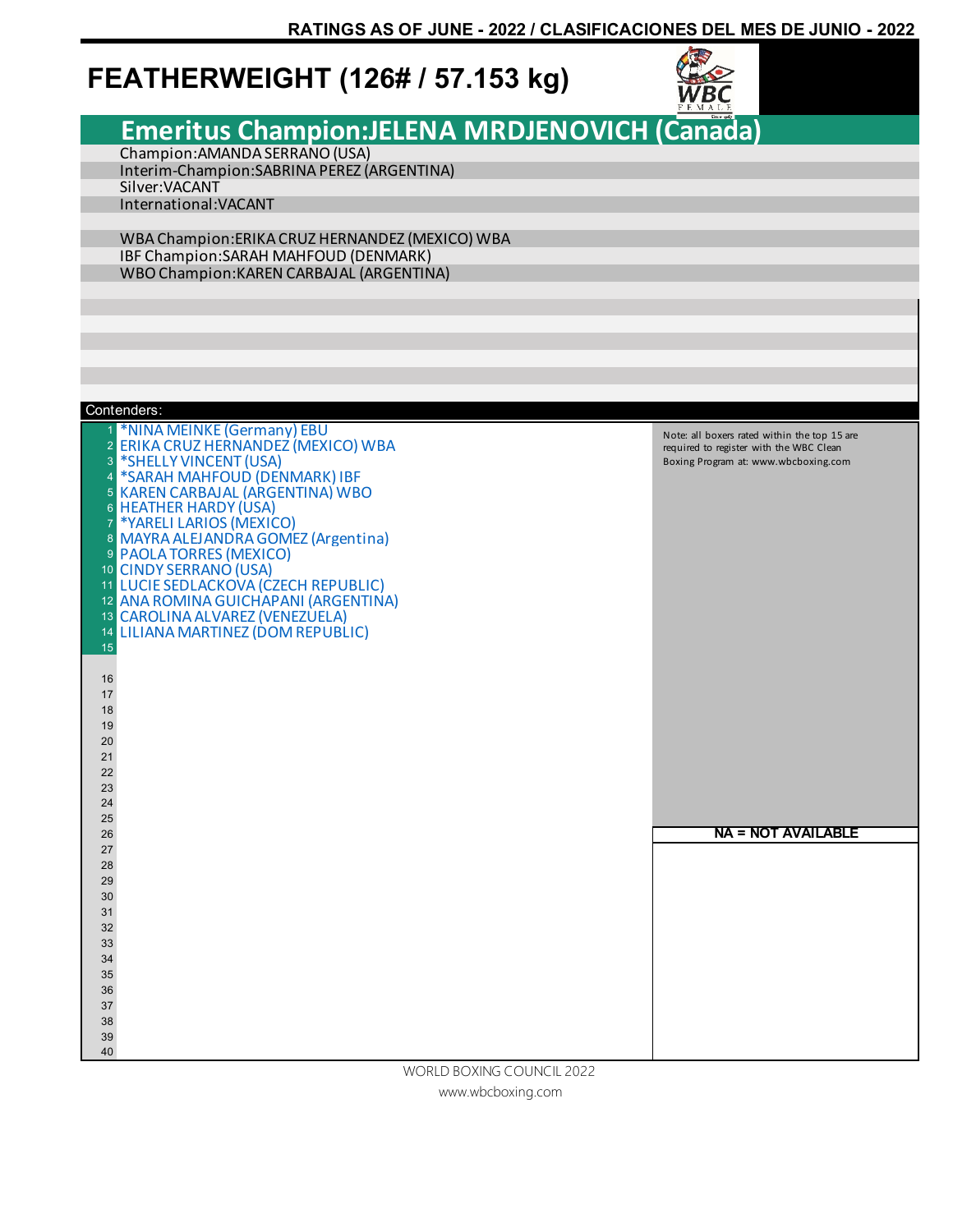### **SUPER BANTAMWEIGHT (122# / 55.338 kg)**



|                                    |                                                                               | FEMALE                                                                                  |
|------------------------------------|-------------------------------------------------------------------------------|-----------------------------------------------------------------------------------------|
|                                    | <b>Champion: YAMILETH MERCADO (MEXICO)</b>                                    |                                                                                         |
|                                    | Interim-Champion:KUDAKWASHE CHIWANDIRE (ZIMBABWE)                             |                                                                                         |
|                                    | Silver: VACANT                                                                |                                                                                         |
|                                    | International: VACANT                                                         |                                                                                         |
|                                    |                                                                               |                                                                                         |
|                                    |                                                                               |                                                                                         |
|                                    | WBA Champion: MAYERLIN RIVAS (VENEZUELA)                                      |                                                                                         |
|                                    | IBF Champion: DANIELA ROMINA BERMUDEZ (Argentina)                             |                                                                                         |
|                                    | <b>WBO Champion:SEGOLENE LEFEBVRE (FRANCE)</b>                                |                                                                                         |
|                                    |                                                                               |                                                                                         |
|                                    |                                                                               |                                                                                         |
|                                    |                                                                               |                                                                                         |
|                                    |                                                                               |                                                                                         |
|                                    |                                                                               |                                                                                         |
|                                    |                                                                               |                                                                                         |
|                                    | Contenders:                                                                   |                                                                                         |
|                                    | <b>JACKIE NAVA (MEXICO)</b>                                                   |                                                                                         |
| $\overline{2}$                     | <b>SEGOLENE LEFEBVRE (FRANCE) WBO</b>                                         | Note: all boxers rated within the top 15 are<br>required to register with the WBC Clean |
| $\mathbf{3}$                       | DANIELA ROMINA BERMUDEZ (Argentina) IBF                                       | Boxing Program at: www.wbcboxing.com                                                    |
| $\overline{4}$                     | <b>FATUMA ZARIKA (KENYA)</b>                                                  |                                                                                         |
|                                    | 5 MARCELA ACUNA (ARGENTINA)                                                   |                                                                                         |
| $\boldsymbol{6}$<br>$\overline{7}$ | *CATHERINE PHIRI (ZAMBIA)                                                     |                                                                                         |
|                                    | <b>MAUREEN SHEA (USA)</b><br>8 DANIELLE BENNETT (USA) NABF                    |                                                                                         |
|                                    | 9 MARY ROMERO (SPAIN) EBU                                                     |                                                                                         |
|                                    | 10 DINA THORSLUND (DENMARK)                                                   |                                                                                         |
|                                    | 11 CARLY SKELLY (UK)                                                          |                                                                                         |
|                                    | 12 MELISSA ESQUIVEL (MEXICO)                                                  |                                                                                         |
|                                    | 13 ELODIE BOUCHLAKA (FRANCE) FRANCOPHONE<br>14 MAYERLIN RIVAS (Venezuela) WBA |                                                                                         |
|                                    | 15 PHANNARAI NETISRI (THAILAND) WBC YOUTH                                     |                                                                                         |
|                                    |                                                                               |                                                                                         |
| 16                                 |                                                                               |                                                                                         |
| 17                                 |                                                                               |                                                                                         |
| 18<br>19                           |                                                                               |                                                                                         |
| 20                                 |                                                                               |                                                                                         |
| 21                                 |                                                                               |                                                                                         |
| 22                                 |                                                                               |                                                                                         |
| 23                                 |                                                                               |                                                                                         |
| 24<br>25                           |                                                                               |                                                                                         |
| 26                                 |                                                                               | <b>NA = NOT AVAILABLE</b>                                                               |
| 27                                 |                                                                               |                                                                                         |
| 28                                 |                                                                               |                                                                                         |
| 29                                 |                                                                               |                                                                                         |
| 30<br>31                           |                                                                               |                                                                                         |
| 32                                 |                                                                               |                                                                                         |
| 33                                 |                                                                               |                                                                                         |
| 34                                 |                                                                               |                                                                                         |
| 35                                 |                                                                               |                                                                                         |
| 36<br>37                           |                                                                               |                                                                                         |
| 38                                 |                                                                               |                                                                                         |
| 39                                 |                                                                               |                                                                                         |
| 40                                 |                                                                               |                                                                                         |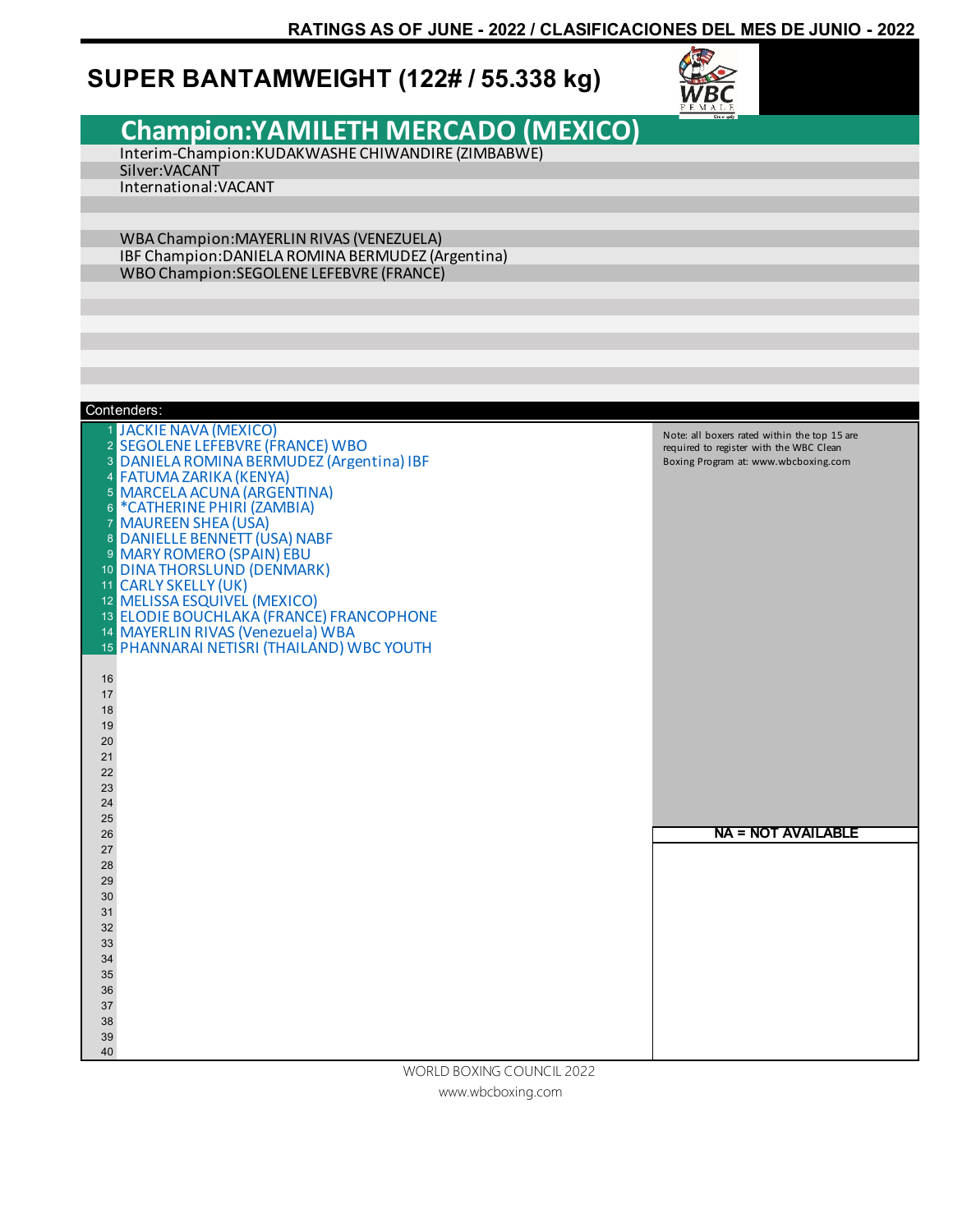### **BANTAMWEIGHT (118# / 53.524 kg)**



#### **Champion:YULIHAN LUNA AVILA (MEXICO)** Interim-Champion:JESSICA GONZALEZ (Mexico) Silver:SEREN CETIN (TURKEY) International:VACANT WBA Champion:JAMIE MITCHELL (USA) IBF Champion:MARIA CECILIA ROMAN (ARG) WBO Champion:DINA THORSLUND (DENMARK) WBO \*MARIA CECILIA ROMAN (ARG) IBF 2 \*VANESA TABORDA (ARGENTINA)<br>3 MARIANA ILIAREZ (Mexico) MARIANA JUAREZ (Mexico) 4 <mark>ZULINA MUNOZ (MEXICO)</mark><br>5 SEREN CETIN (TURKEY) WB SEREN CETIN (TURKEY) WBC SILVER DINA THORSLUND (DENMARK) WBO \*JAMIE MITCHELL (USA) WBA 8 SHANNON O'CONNELL (AUSTRALIA) PHANNARAI NETISRI (THAILAND) ISIS VARGAS (MEXICO) SHANNON COURTENAY (UK) EVA VORABERGER (AUSTRIA) TATYANA ZRAZHEVSKAYA (RUSSIA) ROSALINDA RODRIGUEZ (USA) MELANIA SORROCHE (Spain) EBU Contenders: **NA = NOT AVAILABLE** Note: all boxers rated within the top 15 are required to register with the WBC Clean Boxing Program at: www.wbcboxing.com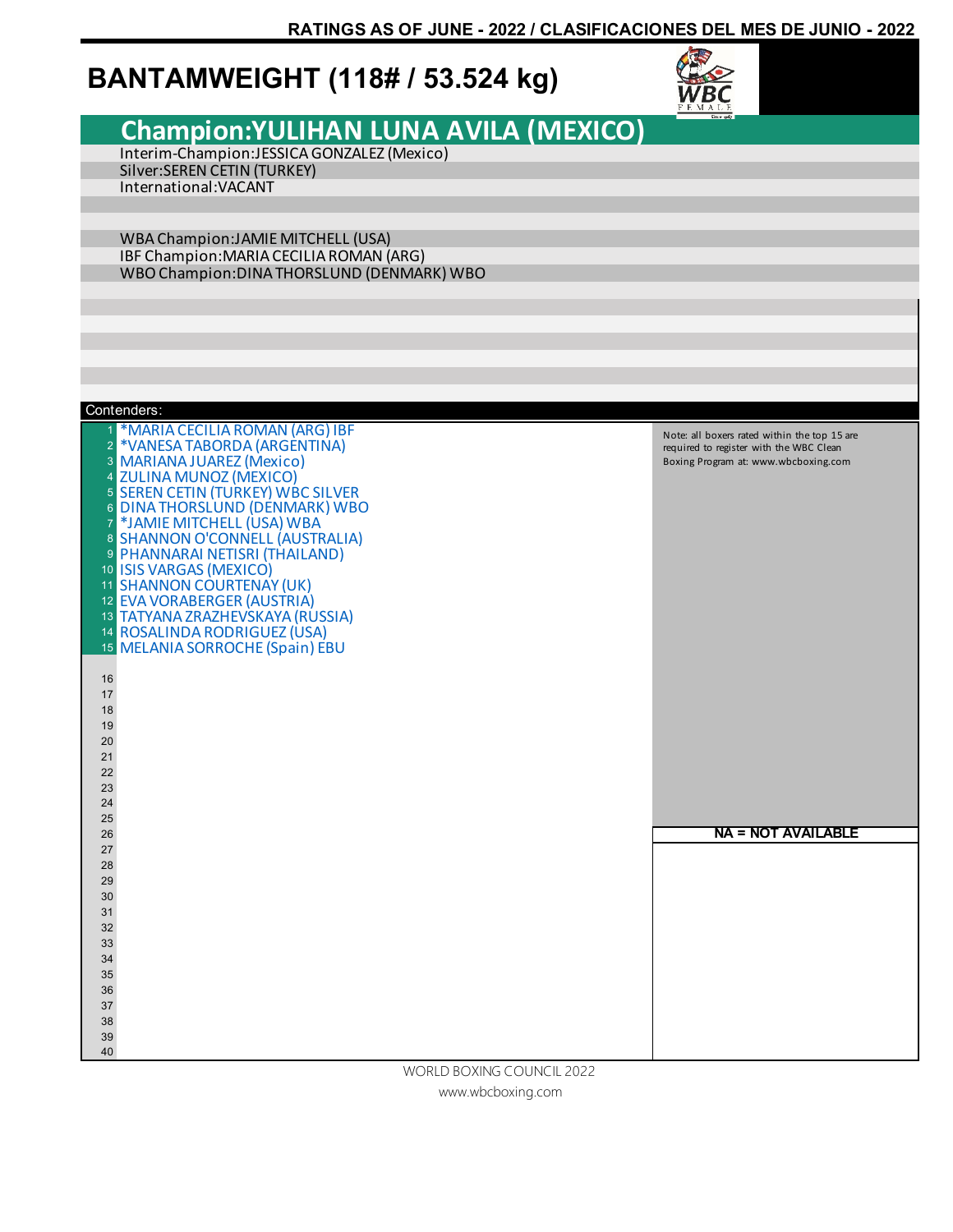### **SUPER FLYWEIGHT (115# / 52.163 kg)**



|                               |                                                                         | <b>FEMALE</b>                                |
|-------------------------------|-------------------------------------------------------------------------|----------------------------------------------|
|                               | <b>Champion:LOURDES JUAREZ (MEXICO)</b>                                 |                                              |
|                               |                                                                         |                                              |
|                               | Interim-Champion: SONIA OSORIO (MEXICO)<br>Silver: ADELAIDA RUIZ (USA)  |                                              |
|                               | International:*HEE-JUNG YUH (South Korea)                               |                                              |
|                               |                                                                         |                                              |
|                               | WBA Champion: MARIBEL RAMIREZ (Mexico)                                  |                                              |
|                               | IBF Champion: MICAELA LUJAN (ARGENTINA)                                 |                                              |
|                               | WBO Champion: MIYO YOSHIDA (JAPAN)                                      |                                              |
|                               |                                                                         |                                              |
|                               |                                                                         |                                              |
|                               |                                                                         |                                              |
|                               |                                                                         |                                              |
|                               |                                                                         |                                              |
|                               |                                                                         |                                              |
|                               |                                                                         |                                              |
|                               |                                                                         |                                              |
|                               | Contenders:                                                             |                                              |
|                               | <b>GUADALUPE MARTINEZ GUZMAN (Mexico)</b>                               | Note: all boxers rated within the top 15 are |
| $\overline{2}$                | <b>ADELAIDA RUIZ (USA) WBC SILVER</b>                                   | required to register with the WBC Clean      |
| $\mathsf 3$<br>$\overline{4}$ | *HEE-JUNG YUH (South Korea) WBC INTL<br><b>DIANA FERNANDEZ (Mexico)</b> | Boxing Program at: www.wbcboxing.com         |
| $\overline{5}$                | *MICAELA LUJAN (ARGENTINA) IBF                                          |                                              |
| $6\phantom{.}$                | <b>ESTRELLA VALVERDE (Mexico)</b>                                       |                                              |
| $\overline{7}$                | <b>STEPHANIE SILVA (ITALY) EBU</b>                                      |                                              |
| $\bf 8$                       | <b>TYRIESHIA DOUGLAS (USA)</b>                                          |                                              |
| 9                             | <b>CHRISTINA RUIZ (USA)</b>                                             |                                              |
|                               | 10 MIYO YOSHIDA (JAPAN) WBO<br>11 LUZ ELENA AGUILAR (MEXICO)            |                                              |
|                               | 12 SUSIE RAMADAN (Australia)                                            |                                              |
|                               | 13 MARIBEL RAMIREZ (Mexico) WBA                                         |                                              |
|                               | 14 ASHLEY BRACE (UK)                                                    |                                              |
|                               | 15 LI PING SHI (CHINA) WBC ABC                                          |                                              |
|                               |                                                                         |                                              |
| 16<br>17                      |                                                                         |                                              |
| 18                            |                                                                         |                                              |
| 19                            |                                                                         |                                              |
| 20                            |                                                                         |                                              |
| 21                            |                                                                         |                                              |
| 22<br>23                      |                                                                         |                                              |
| 24                            |                                                                         |                                              |
| 25                            |                                                                         |                                              |
| 26                            |                                                                         | <b>NA = NOT AVAILABLE</b>                    |
| 27                            |                                                                         |                                              |
| 28                            |                                                                         |                                              |
| 29<br>30                      |                                                                         |                                              |
| 31                            |                                                                         |                                              |
| $32\,$                        |                                                                         |                                              |
| $33\,$                        |                                                                         |                                              |
| 34                            |                                                                         |                                              |
| $35\,$                        |                                                                         |                                              |
| $36\,$                        |                                                                         |                                              |
| 37<br>38                      |                                                                         |                                              |
| 39                            |                                                                         |                                              |
| 40                            |                                                                         |                                              |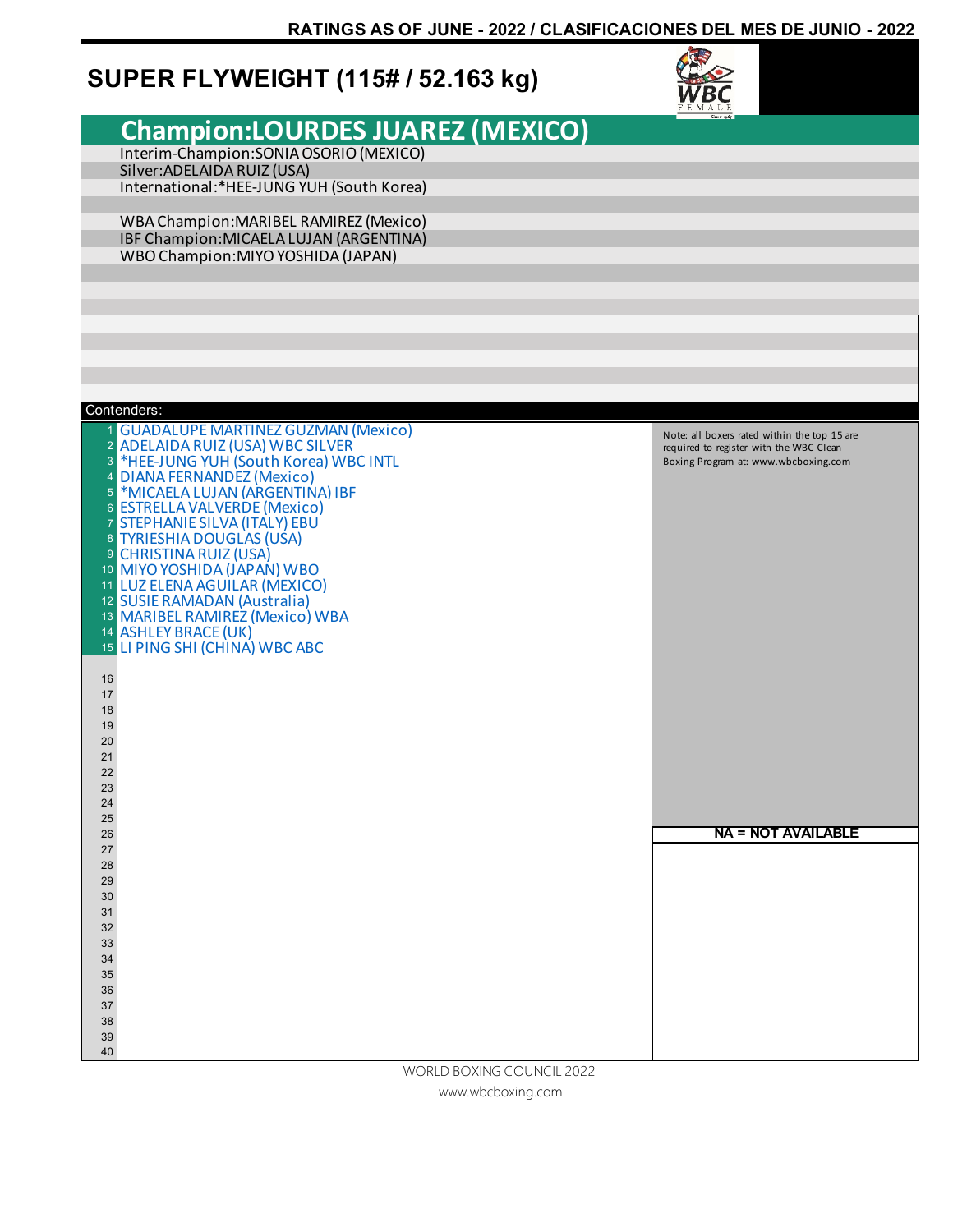### **FLYWEIGHT (112# / 50.802 kg)**



#### **Champion:MARLEN ESPARZA (USA)** Silver:VACANT

International:VACANT

WBA Champion:NAOKO FUJIOKA (Japan) IBF Champion:LEONELA YUDICA (ARGENTINA) WBO Champion:DEBORA ANAHI LOPEZ (ARGENTINA)

| 1 KENIA ENRIQUEZ (MEXICO)<br>Note: all boxers rated within the top 15 are<br>2 IBETH ZAMORA SILVA (MEXICO)<br>required to register with the WBC Clean<br>3 *NAOKO FUJIOKA (Japan) WBA<br>Boxing Program at: www.wbcboxing.com<br>4 *DEBORA ANAHI LOPEZ (ARGENTINA)<br>5 MARIA SALINAS (Mexico) NABF<br>6 *ARELY MUCINO (Mexico)<br>7 AVA KNIGHT (USA)<br>8 LEONELA PAOLA YUDICA (Argentina) IBF<br>9 JESSICA CHAVEZ (MEXICO)<br>10 EWELINA PEKALSKA (POLAND)<br>11 ISABEL MILLAN (MEXICO)<br>12 EVA GUZMAN (VENEZUELA)<br>13 JACKY CALVO (MEXICO)<br>14 SULEM URBINA (MEXICO)<br>15 SIMANGELE HADEBE (S. AFRICA)<br>16<br>17<br>18<br>19<br>20<br>21<br>22<br>23<br>24<br>25<br><b>NA = NOT AVAILABLE</b><br>26<br>27<br>28<br>29<br>30<br>31<br>32<br>33<br>34<br>35<br>36<br>37<br>38<br>39<br>40<br>WORLD BOXING COUNCIL 2022 | Contenders: |  |
|----------------------------------------------------------------------------------------------------------------------------------------------------------------------------------------------------------------------------------------------------------------------------------------------------------------------------------------------------------------------------------------------------------------------------------------------------------------------------------------------------------------------------------------------------------------------------------------------------------------------------------------------------------------------------------------------------------------------------------------------------------------------------------------------------------------------------------|-------------|--|
|                                                                                                                                                                                                                                                                                                                                                                                                                                                                                                                                                                                                                                                                                                                                                                                                                                  |             |  |
|                                                                                                                                                                                                                                                                                                                                                                                                                                                                                                                                                                                                                                                                                                                                                                                                                                  |             |  |
|                                                                                                                                                                                                                                                                                                                                                                                                                                                                                                                                                                                                                                                                                                                                                                                                                                  |             |  |
|                                                                                                                                                                                                                                                                                                                                                                                                                                                                                                                                                                                                                                                                                                                                                                                                                                  |             |  |
|                                                                                                                                                                                                                                                                                                                                                                                                                                                                                                                                                                                                                                                                                                                                                                                                                                  |             |  |
|                                                                                                                                                                                                                                                                                                                                                                                                                                                                                                                                                                                                                                                                                                                                                                                                                                  |             |  |
|                                                                                                                                                                                                                                                                                                                                                                                                                                                                                                                                                                                                                                                                                                                                                                                                                                  |             |  |
|                                                                                                                                                                                                                                                                                                                                                                                                                                                                                                                                                                                                                                                                                                                                                                                                                                  |             |  |
|                                                                                                                                                                                                                                                                                                                                                                                                                                                                                                                                                                                                                                                                                                                                                                                                                                  |             |  |
|                                                                                                                                                                                                                                                                                                                                                                                                                                                                                                                                                                                                                                                                                                                                                                                                                                  |             |  |
|                                                                                                                                                                                                                                                                                                                                                                                                                                                                                                                                                                                                                                                                                                                                                                                                                                  |             |  |
|                                                                                                                                                                                                                                                                                                                                                                                                                                                                                                                                                                                                                                                                                                                                                                                                                                  |             |  |
|                                                                                                                                                                                                                                                                                                                                                                                                                                                                                                                                                                                                                                                                                                                                                                                                                                  |             |  |
|                                                                                                                                                                                                                                                                                                                                                                                                                                                                                                                                                                                                                                                                                                                                                                                                                                  |             |  |
|                                                                                                                                                                                                                                                                                                                                                                                                                                                                                                                                                                                                                                                                                                                                                                                                                                  |             |  |
|                                                                                                                                                                                                                                                                                                                                                                                                                                                                                                                                                                                                                                                                                                                                                                                                                                  |             |  |
|                                                                                                                                                                                                                                                                                                                                                                                                                                                                                                                                                                                                                                                                                                                                                                                                                                  |             |  |
|                                                                                                                                                                                                                                                                                                                                                                                                                                                                                                                                                                                                                                                                                                                                                                                                                                  |             |  |
|                                                                                                                                                                                                                                                                                                                                                                                                                                                                                                                                                                                                                                                                                                                                                                                                                                  |             |  |
|                                                                                                                                                                                                                                                                                                                                                                                                                                                                                                                                                                                                                                                                                                                                                                                                                                  |             |  |
|                                                                                                                                                                                                                                                                                                                                                                                                                                                                                                                                                                                                                                                                                                                                                                                                                                  |             |  |
|                                                                                                                                                                                                                                                                                                                                                                                                                                                                                                                                                                                                                                                                                                                                                                                                                                  |             |  |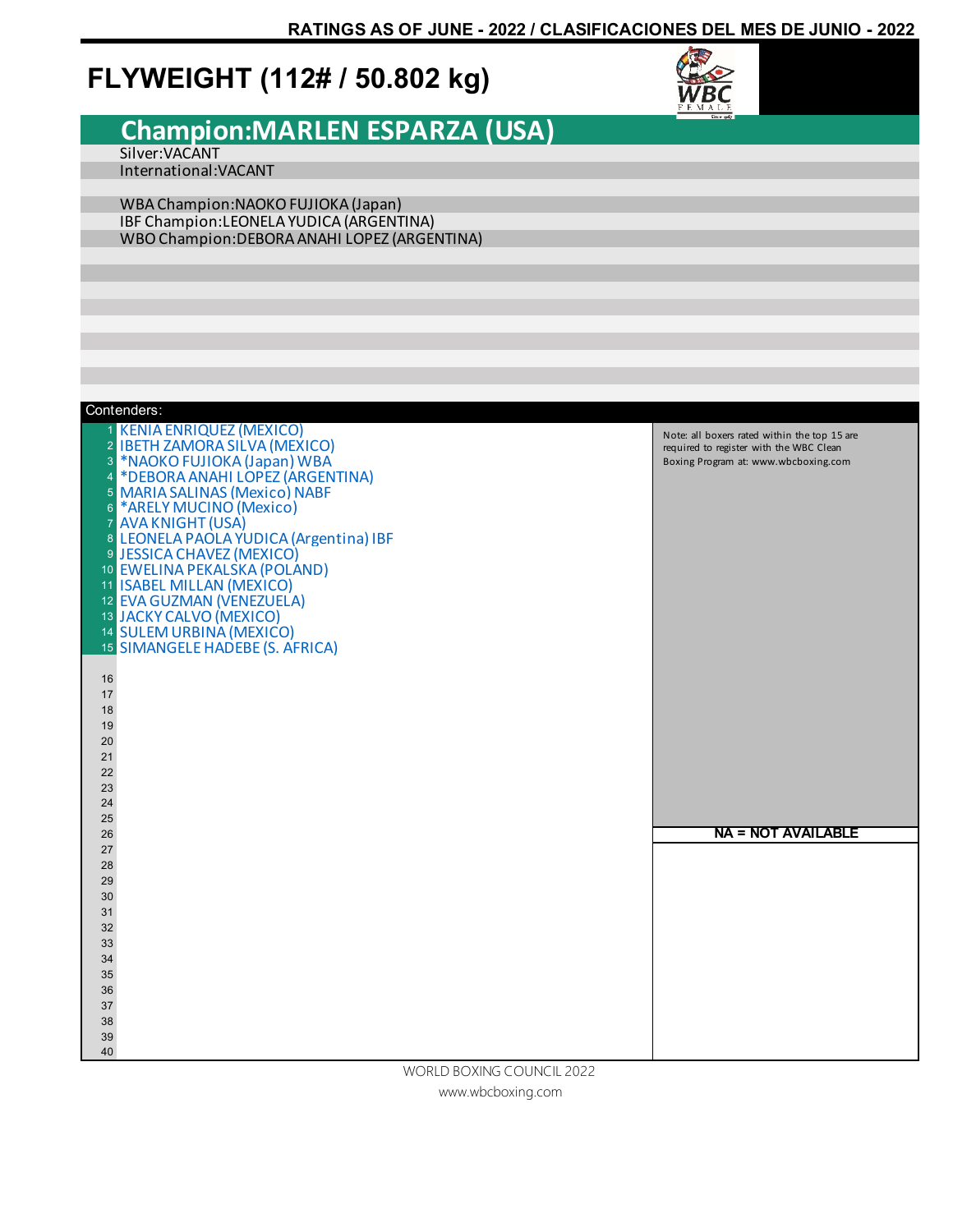### **LIGHT FLYWEIGHT (108# / 48.988 kg)**



#### **Champion:YESENIA GOMEZ (Mexico)**  Silver:KIM CLAVEL (CANADA) International:TANIA ENRIQUEZ (MEXICO) WBA Champion:MARIA GUADALUPE BAUTISTA (MEXICO) IBF Champion:EVELYN NAZARENA BERMUDEZ (ARGENTINA) WBO Champion:SENIESA ESTRADA (USA) KIM CLAVEL (CANADA) WBC SILVER SENIESA ESTRADA (USA) WBO TANIA ENRIQUEZ (MEXICO) WBC INTL 4 \*EVELYN NAZARENA BERMUDEZ (ARGENTINA) IBF<br>5 MARIA GUADALUPE BAUTISTA (MEXICO) WBA MARIA GUADALUPE BAUTISTA (MEXICO) WBA YESICA BOPP (ARGENTINA) GABRIELA SANCHEZ (Mexico) SILVIA TORRES (Mexico) MARILYN BADILLO (MEXICO) FECARBOX ALONDRA GARCIA (MEXICO) ESMERALDA MORENO (Mexico) ERIKA HANAWA (JAPAN) YUMI NARITA (JAPAN) TENKAI TSUNAMI (Japan) **NA = NOT AVAILABLE** Contenders: Note: all boxers rated within the top 15 are required to register with the WBC Clean Boxing Program at: www.wbcboxing.com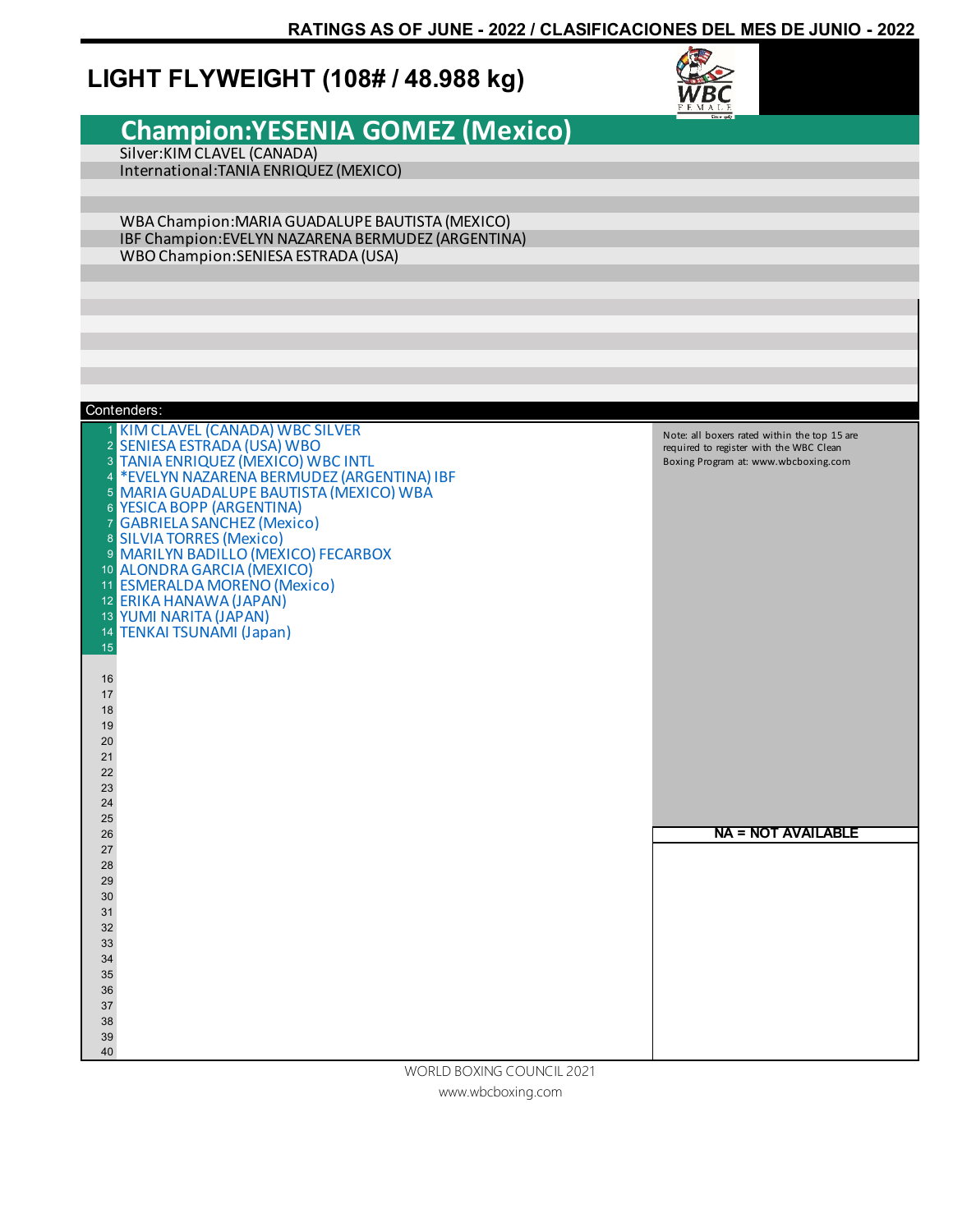### **STRAWWEIGHT– (105# / 47.627 kg)**



|                |                                                                     | <b>FEMALE</b><br>Since 1067                                                     |
|----------------|---------------------------------------------------------------------|---------------------------------------------------------------------------------|
|                | Champion:CHRISTINA RUPPRECHT (GERMANY)                              |                                                                                 |
|                | Silver: VACANT                                                      |                                                                                 |
|                | International: VACANT                                               |                                                                                 |
|                |                                                                     |                                                                                 |
|                | WBA Champion: SENIESA ESTRADA (USA)                                 |                                                                                 |
|                | IBF Champion: YOKASTA VALLE (COSTA RICA)                            |                                                                                 |
|                | WBO Champion: ETSUKO TADA (JAPAN)                                   |                                                                                 |
|                |                                                                     |                                                                                 |
|                |                                                                     |                                                                                 |
|                |                                                                     |                                                                                 |
|                |                                                                     |                                                                                 |
|                |                                                                     |                                                                                 |
|                |                                                                     |                                                                                 |
|                |                                                                     |                                                                                 |
|                |                                                                     |                                                                                 |
|                | Contenders:                                                         |                                                                                 |
|                | <b>SARAH BORMANN (GERMANY)</b>                                      | Note: all boxers rated within the top 15 are                                    |
|                | 2 SENIESA ESTRADA (USA) WBA<br><b>3 KATIA GUTIERREZ (MEXICO)</b>    | required to register with the WBC Clean<br>Boxing Program at: www.wbcboxing.com |
| 4              | JOANA PASTRANA (SPAIN) EBU                                          |                                                                                 |
| 5 <sup>5</sup> | <b>YOKASTA VALLE (COSTA RICA) IBF</b>                               |                                                                                 |
| $6^{\circ}$    | CAI ZHONG JU (China)                                                |                                                                                 |
| $\overline{7}$ | YUKO KUROKI (JAPAN)                                                 |                                                                                 |
|                | 8 MARIA MICHEO SANTIZO (GUATEMALA)<br><b>9 KASUMI SAEKI (JAPAN)</b> |                                                                                 |
|                | 10 ROSA OLVERA (MEXICO)                                             |                                                                                 |
|                | 11 THI THU NGUYEN (VIETNAM) WBO                                     |                                                                                 |
|                | 12 ANA ARRAZOLA (MEXICO)                                            |                                                                                 |
|                | 13 AMARIS QUINTANA (USA)                                            |                                                                                 |
|                | 14 ANABEL ORTIZ (MEXICO)<br>15 CINTHIA MARTINEZ (MEXICO)            |                                                                                 |
|                |                                                                     |                                                                                 |
| 16             |                                                                     |                                                                                 |
| 17             |                                                                     |                                                                                 |
| 18<br>19       |                                                                     |                                                                                 |
| 20             |                                                                     |                                                                                 |
| 21             |                                                                     |                                                                                 |
| 22             |                                                                     |                                                                                 |
| 23             |                                                                     |                                                                                 |
| 24<br>25       |                                                                     |                                                                                 |
| $26\,$         |                                                                     | <b>NA = NOT AVAILABLE</b>                                                       |
| $27\,$         |                                                                     |                                                                                 |
| 28             |                                                                     |                                                                                 |
| 29<br>$30\,$   |                                                                     |                                                                                 |
| 31             |                                                                     |                                                                                 |
| $32\,$         |                                                                     |                                                                                 |
| $33\,$         |                                                                     |                                                                                 |
| 34<br>$35\,$   |                                                                     |                                                                                 |
| $36\,$         |                                                                     |                                                                                 |
| 37             |                                                                     |                                                                                 |
| $38\,$         |                                                                     |                                                                                 |
| $39\,$         |                                                                     |                                                                                 |
| 40             |                                                                     |                                                                                 |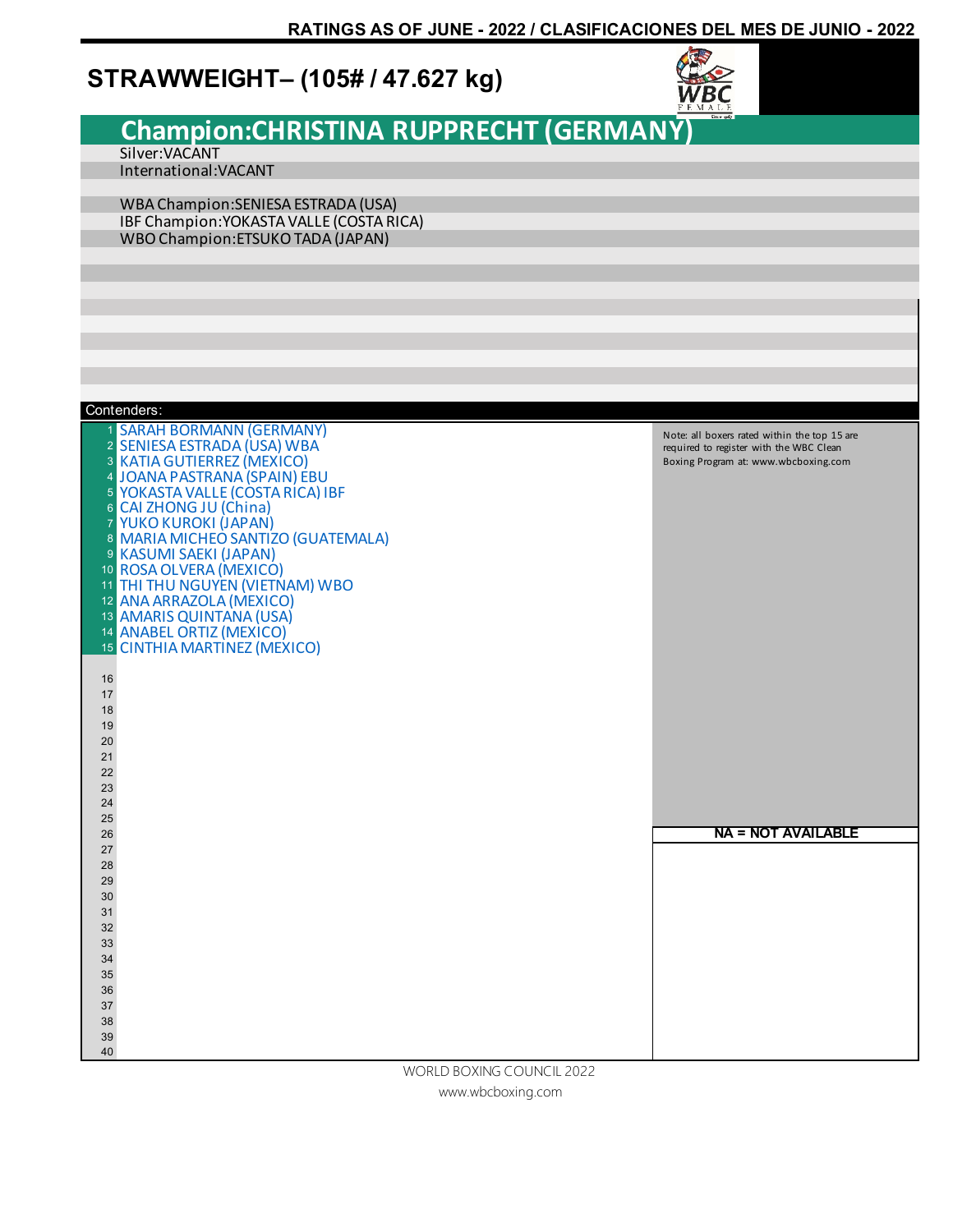### **ATOMWEIGHT (102 LBS – 46.266 KG)**



### **Champion:FABIANA BYTYQI (CZECH REPUBLIC)**

Silver:NORJ GURO (PHILLIPINES) International:\*UMI ISHIKAWA (JAPAN)

WBA Champion:MONSERRAT ALARCON (Mexico) IBF Champion:SAEMI HANAGATA (Japan) WBO Champion:MIKA IWAKAWA (Japan)

| Contenders:                                                                                                                                                                                                                                                                                                                                                                                                                            |                                                                                                                                 |
|----------------------------------------------------------------------------------------------------------------------------------------------------------------------------------------------------------------------------------------------------------------------------------------------------------------------------------------------------------------------------------------------------------------------------------------|---------------------------------------------------------------------------------------------------------------------------------|
| MARIA SOLEDAD VARGAS (MEXICO)<br>2 NORJ GURO (PHILLIPINES) WBC SILVER<br>3<br>*MIKA IWAKAWA (Japan) WBO<br>MONSERRAT ALARCON (Mexico) WBA<br>$\overline{4}$<br>*SAEMI HANAGATA (Japan)IBF<br>$\overline{5}$<br>*ERI MATSUDA (JAPAN)<br>$6\phantom{1}6$<br><b>LORRAINE VILLALOBOS (USA)</b><br>$\overline{7}$<br>8 AYAKA MIYAO (Japan)<br>*UMI ISHIKAWA (JAPAN) WBC INTL<br>9<br>10 DENISE CASTLE (UK)<br>11 TEODORA BACHEVA (Bulgaria) | Note: all boxers rated within the top 15 are<br>required to register with the WBC Clean<br>Boxing Program at: www.wbcboxing.com |
| 12 NAO IKEYAMA (Japan)                                                                                                                                                                                                                                                                                                                                                                                                                 |                                                                                                                                 |
| 13 MARIA MILANO (VENEZUELA)                                                                                                                                                                                                                                                                                                                                                                                                            |                                                                                                                                 |
| 14 NATALIE GONZALEZ (USA)                                                                                                                                                                                                                                                                                                                                                                                                              |                                                                                                                                 |
| 15 NANAE SUZUKI (JAPAN)                                                                                                                                                                                                                                                                                                                                                                                                                |                                                                                                                                 |
| 16                                                                                                                                                                                                                                                                                                                                                                                                                                     |                                                                                                                                 |
| 17                                                                                                                                                                                                                                                                                                                                                                                                                                     |                                                                                                                                 |
| 18                                                                                                                                                                                                                                                                                                                                                                                                                                     |                                                                                                                                 |
| 19                                                                                                                                                                                                                                                                                                                                                                                                                                     |                                                                                                                                 |
| 20                                                                                                                                                                                                                                                                                                                                                                                                                                     |                                                                                                                                 |
| 21                                                                                                                                                                                                                                                                                                                                                                                                                                     |                                                                                                                                 |
| 22                                                                                                                                                                                                                                                                                                                                                                                                                                     |                                                                                                                                 |
| 23                                                                                                                                                                                                                                                                                                                                                                                                                                     |                                                                                                                                 |
| 24                                                                                                                                                                                                                                                                                                                                                                                                                                     |                                                                                                                                 |
| 25<br>26                                                                                                                                                                                                                                                                                                                                                                                                                               | <b>NA = NOT AVAILABLE</b>                                                                                                       |
| 27                                                                                                                                                                                                                                                                                                                                                                                                                                     | Carlos Canizales (Venezuela) WBA Champion                                                                                       |
| 28                                                                                                                                                                                                                                                                                                                                                                                                                                     |                                                                                                                                 |
| 29                                                                                                                                                                                                                                                                                                                                                                                                                                     |                                                                                                                                 |
| 30                                                                                                                                                                                                                                                                                                                                                                                                                                     |                                                                                                                                 |
| 31                                                                                                                                                                                                                                                                                                                                                                                                                                     |                                                                                                                                 |
| 32                                                                                                                                                                                                                                                                                                                                                                                                                                     |                                                                                                                                 |
| 33                                                                                                                                                                                                                                                                                                                                                                                                                                     |                                                                                                                                 |
| 34                                                                                                                                                                                                                                                                                                                                                                                                                                     |                                                                                                                                 |
| 35                                                                                                                                                                                                                                                                                                                                                                                                                                     |                                                                                                                                 |
| 36                                                                                                                                                                                                                                                                                                                                                                                                                                     |                                                                                                                                 |
| 37<br>38                                                                                                                                                                                                                                                                                                                                                                                                                               |                                                                                                                                 |
| 39                                                                                                                                                                                                                                                                                                                                                                                                                                     |                                                                                                                                 |
| 40                                                                                                                                                                                                                                                                                                                                                                                                                                     |                                                                                                                                 |
| WORLD BOXING COUNCIL 2022                                                                                                                                                                                                                                                                                                                                                                                                              |                                                                                                                                 |

www.wbcboxing.com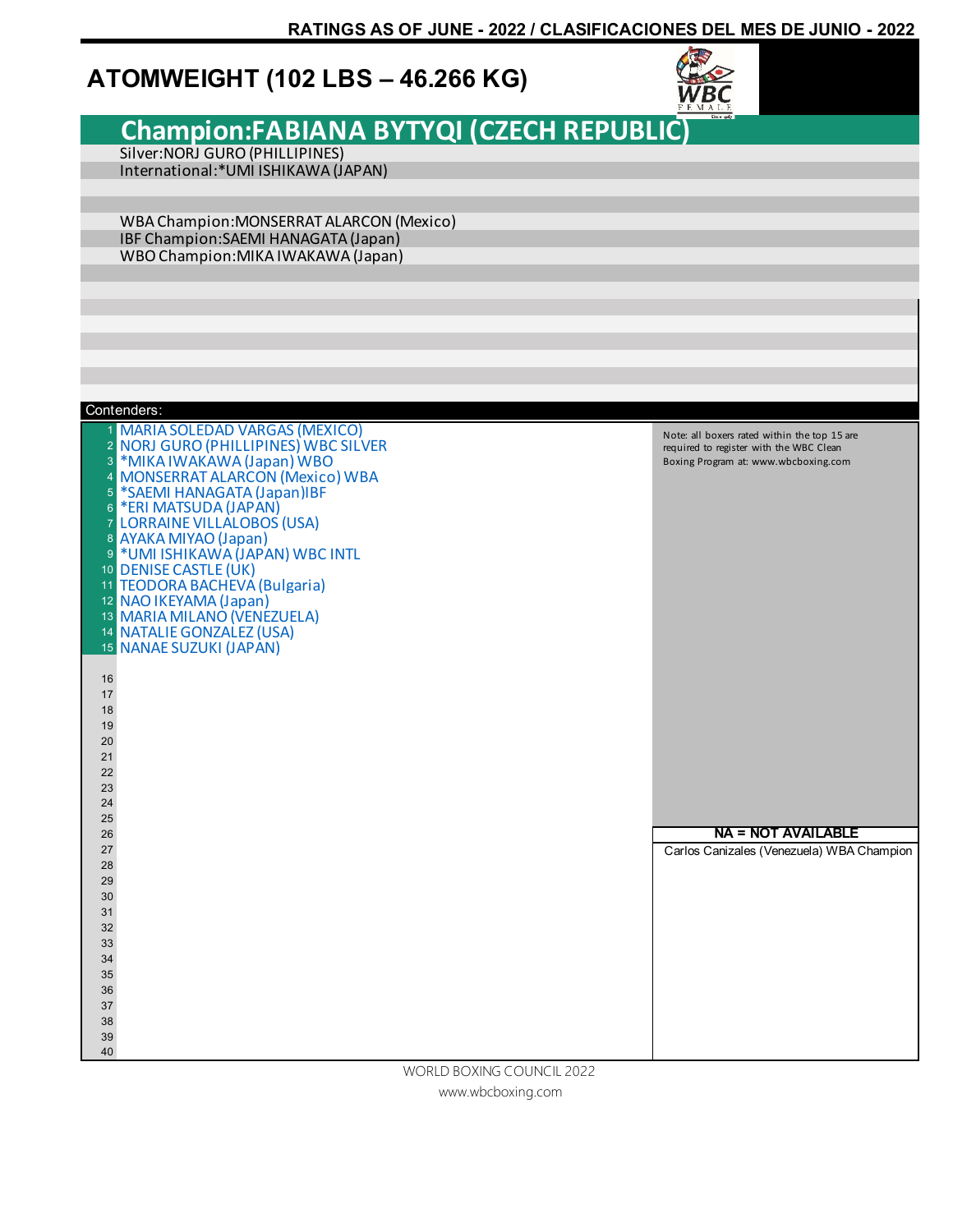Any boxer entering the top fifteen (15) in any weight division, or any boxer who has been approved by the Board of Governors to take part in a title fight, and who has not previously enrolled in the WBC Clean Boxing Program (CBP), must: (1) start the enrollment process to the CBP within 15-days of publication of the ratings; and (2) be officially enrolled in the CBP within 90-days of the publication date of the ratings wherein they first appear (and assuming they remain in the top 15 during that time period). Failure to meet those deadlines shall result in the boxer being removed from the WBC Ratings and becoming unavailable to participate in any WBC and WBC-affiliated titles activity. If the boxer eventually enrolls in the CBP, the boxer shall become eligible to participate in WBC and WBC-affiliated title activity, and shall be considered for the WBC Ratings at the discretion of, and at a position solely determined by, the WBC **Ratings Committee.** 

Cualquier boxeador que entre a los primeros quince (15) puestos en cualquiera división, o cualquier boxeador que haya sido aprobado por la Junta de Gobernadores para participar en una pelea por el título mundial, y que no se haya inscrito previamente en el Programa de Boxeo Limpio (CBP) del WBC, debe: (1) iniciar el proceso de inscripción al Programa CBP dentro de los 15 días posteriores a la publicación de las clasificaciones; y (2) estar oficialmente inscripto al Programa CBP, dentro de los 90 días posteriores a la fecha de publicación de las clasificaciones en donde fueron incluidos por primera vez ( suponiendo que permanezcan dentro de las primeras 15 posiciones durante ese período de tiempo). El incumplimiento de estos requerimientos dará lugar a que el boxeador sea eliminado de las clasificaciones WBC y no sea considerado para participar en cualquier pelea titular WBC, incluidos combates filiales. Sí el boxeador finalmente se inscribe en el Programa CBP, será elegible para participar en cualquier actividad titular WBC, y su inclusión en las clasificaciones WBC será considerada, a discreción de, y en un puesto determinado por el Comité de Clasificaciones del WBC.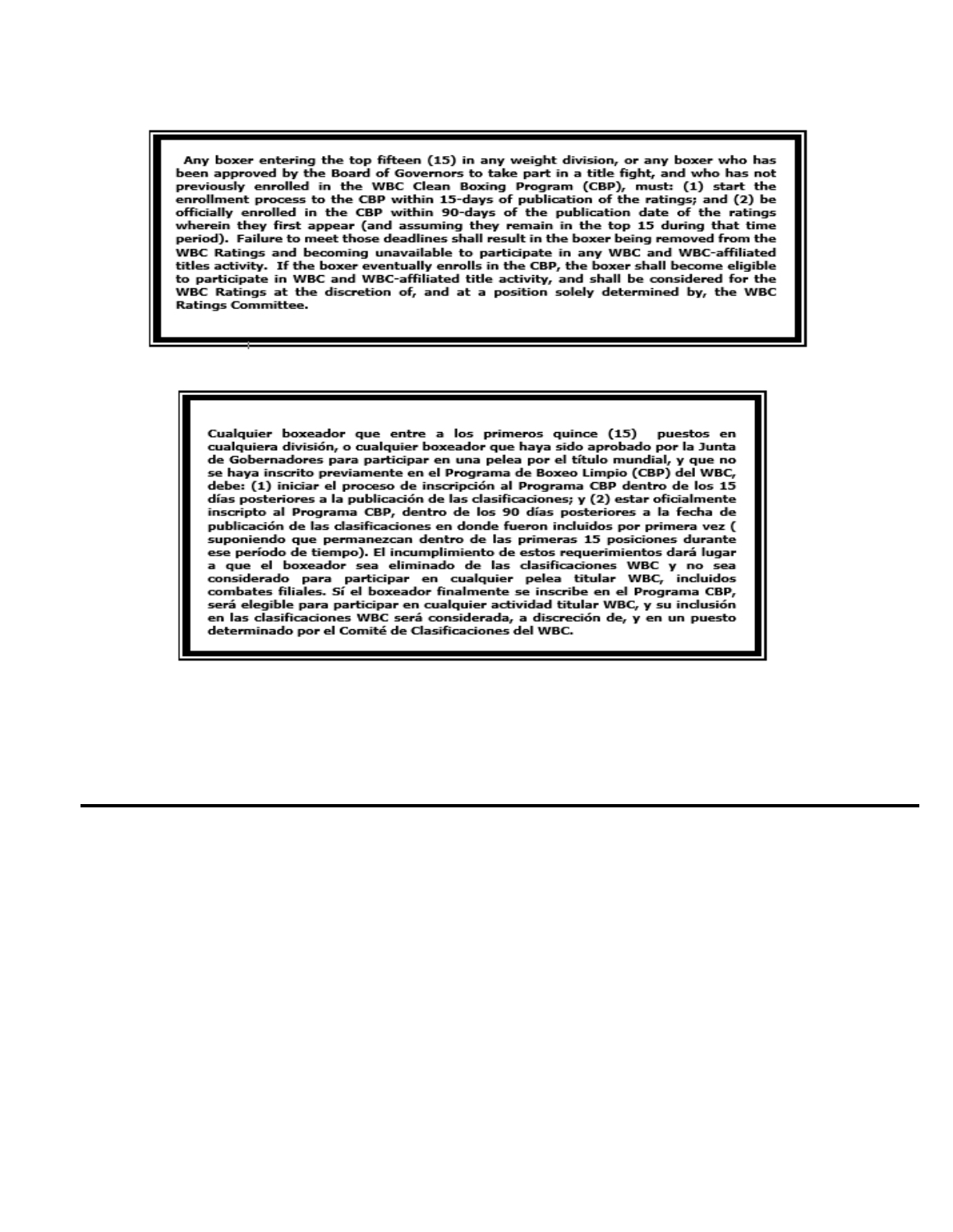NOTICE: Per the WBC's Rules and Regulations (the "Rules", available at www.wbcboxing.com), any dissatisfaction regarding a boxer's rating must be addressed exclusively according to the administrative appeals process set forth in the Rules, including but not limited to Rule 6.10. Such notification should be directed in writing to the Ratings Appeals Committee at the offices of the WBC. Any appeal there from pursuant to the Rules should be directed to the attention of the Grievance and Appeals Committee of the WBC, at the WBC executive offices.

Further, pursuant to Sections 5.4 and 5.5 of the Rules, any and all disputes concerning a decision of the WBC that has not been resolved by the administrative appeals process are subject to compulsory mediation, and, thereafter, mandatory arbitration under the Code of Sports-Related Arbitration by the Court of Arbitration for Sports, and any judgment thereof is final, binding, and enforceable in accordance with laws including the New York Convention on the recognition and enforcement of arbitral awards.

\* For boxers from the United States of America: The WBC shall, within 7 days after receiving a request from a boxer questioning the WBC's rating of the boxer: (1) provide to the boxer a written explanation of the WBC's criteria, its rating of the boxer, and the rationale or basis for its rating (including a response to any specific questions submitted by the boxer); an(2) submit a copy of its explanation to the US Association of Boxing Commissions.

AVISO: De acuerdo con las Reglas y Reglamentos del WBC (Las "Reglas", disponibles en www.wbcboxing.com ), cualquier descontento respecto a la clasificación de un boxeador deberá ser dirigida exclusivamente según el proceso administrativo de apelaciones descrito en las Reglas, incluyendo, pero no limitado a la Regla 6.10. Dicha notificación deberá ser dirigida por escrito al Comité de Apelaciones de Clasificaciones en las oficinas del WBC. Cualquier apelación, conforme a las Reglas deberá ser dirigida a la atención del Comité de Quejas y Apelaciones del WBC en las oficinas ejecutivas del WBC.

Además, conforme a las Secciones 5.4 y 5.5 de las Reglas, cualquiera y todas las disputas acerca de una decisión del WBC que no ha sido resuelta por el proceso administrativo de apelaciones están sujetas a mediación obligatoria, y, a partir de entonces, arbitraje obligatorio bajo el Código de Arbitraje Relacionado al Deporte por la Corte de Arbitraje para Deportes, y cualquier fallo de la misma es final, vinculante, y ejecutable de acuerdo con leyes incluyendo la Convención de Nueva York sobre el reconocimiento y aplicación de indemnizaciones arbitrales.

\*Para boxeadores de los Estados Unidos de América: El WBC deberá, dentro de 7 días después de recibir una solicitud de un boxeador cuestionando la clasificación de un boxeador por el WBC: (1) Proporcionar al boxeador una explicación escrita de los criterios del WBC, su clasificación del boxeador, y las razones o bases para su clasificación (incluyendo una respuesta a cualquier pregunta específica presentada por el boxeador); (2) presentar una copia de su explicación a la Asociación de Comisiones de Boxeo de E.U.